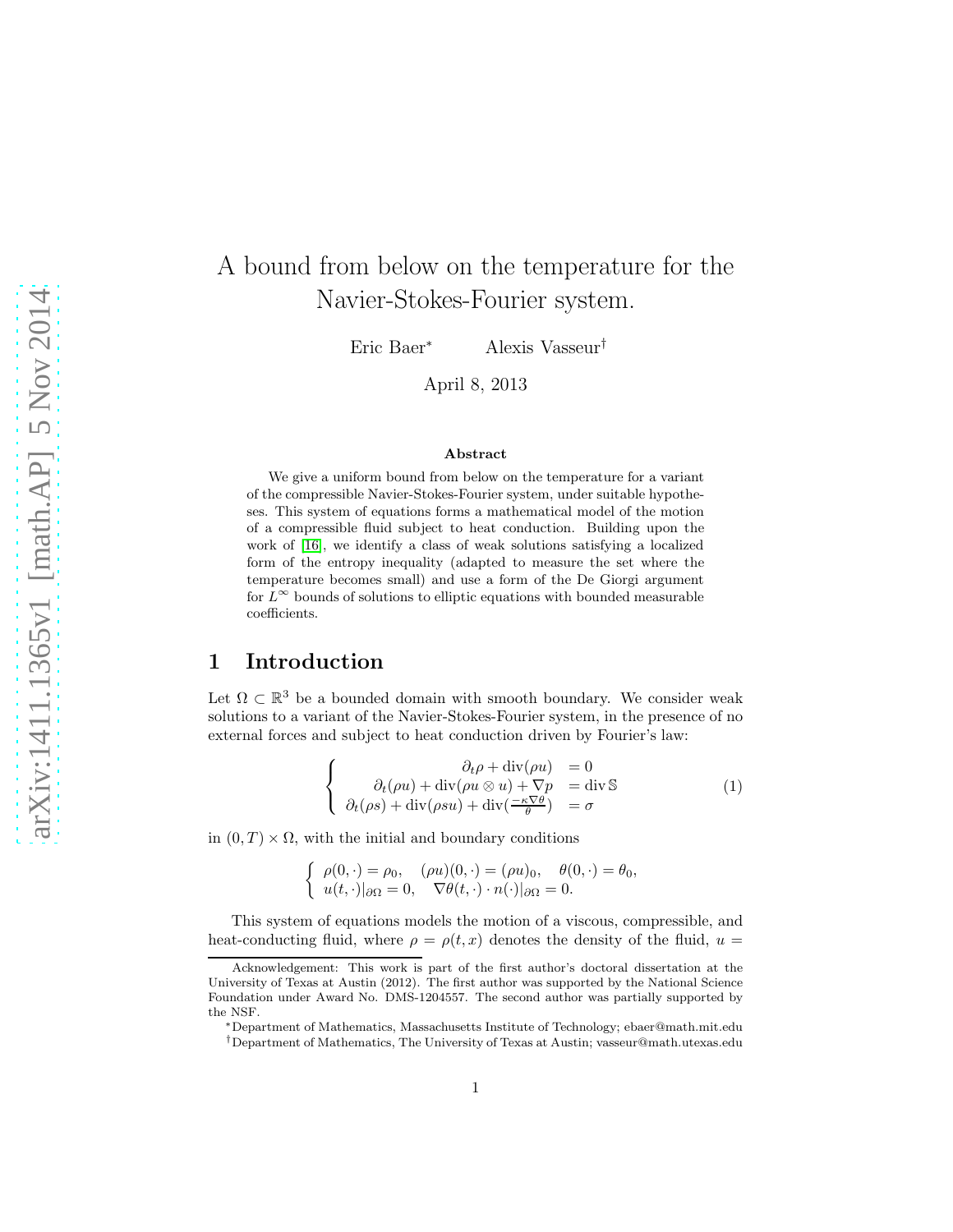$u(t, x)$  denotes the velocity of the fluid, and  $\theta = \theta(t, x)$  denotes the temperature of the fluid. The quantity  $p$  determines the internal pressure of the system, while S,  $\kappa$ , s and  $\sigma$  denote the stress tensor, heat conduction coefficient, entropy, and entropy production rate, respectively – our assumptions on the behavior of these quantities are determined by the particular constitutive relations of our model; for more details, see the discussion after the statement of Theorem [1](#page-1-0).1, as well as the complete specification in Section 2.

Recently, Mellet et al. [\[16\]](#page-21-0) studied bounds from below on the temperature for a suitable class of weak solutions of a variant of [\(1\)](#page-0-0) when the pressure  $p(\rho, \theta)$ is affine in the temperature variable, i.e.

$$
p = p_e(\rho) + R\rho\theta,
$$

in which case the entropy equation (that is, the third equation in  $(1)$ ) is replaced by

$$
\partial_t(\rho\theta) + \operatorname{div}(\rho\theta u) - \operatorname{div}(\kappa \nabla \theta) = 2\mu |D(u)|^2 + \lambda |\operatorname{div} u|^2 - R\rho\theta \operatorname{div} u.
$$

In [\[16\]](#page-21-0), the authors use an instance of the De Giorgi argument [\[6\]](#page-20-0) for boundedness and regularity of solutions to elliptic equations with bounded measurable coefficients to establish uniform (in space) bounds on the logarithm of the temperature, which in turn give uniform bounds on the temperature itself.

The goal of the present work is to adapt the methods of [\[16\]](#page-21-0) to treat the system [\(1\)](#page-0-0), in the case that the pressure is no longer strictly affine in the temperature variable. This change in assumption on the pressure corresponds to a somewhat more physically accurate model; in particular, the constitutive assumptions on the quantities driving heat conduction in the system can now be related to basic thermodynamical principles (see [\[12,](#page-20-1) [14\]](#page-21-1) for further discussion on this point).

Our main result is then the following:

<span id="page-1-0"></span>**Theorem 1.1.** Fix  $T > 0$  and  $\Omega$  a bounded open set. Suppose that S,  $\kappa$ . σ and the state relations s and p (which respectively represent the entropy and pressure relations of the system) satisfy the criteria established in Section 2, and let  $(\rho, u, \theta)$  be a weak solution to the Navier-Stokes-Fourier system [\(1\)](#page-0-0) satisfying  $u \in L^2(0,T;H_0^1(\Omega)),$ 

$$
\int_{\Omega} \rho_0 \max \left\{ \log \left( \frac{1}{\theta_0} \right), 0 \right\} dx < \infty. \tag{2}
$$

and  $\rho \in L^{\infty}(0,T; L^{\omega}(\Omega))$  for some  $\omega > 3$ , along with the local entropy inequality ([14](#page-7-0)) for a.e.  $0 < t < T$  and a.e.  $0 < s < t$ , as well as for a.e.  $0 < t < T$  with  $\mathfrak{s} = 0.1$  $\mathfrak{s} = 0.1$ 

Then for all  $\tau \in (0, T]$ , there exists  $\eta_{\tau,T} > 0$  such that

<span id="page-1-2"></span>
$$
\theta(t,x) \geq \eta_{\tau,T}.
$$

for a.e.  $\tau < t < T$  and a.e.  $x \in \Omega$ .

<span id="page-1-1"></span><sup>&</sup>lt;sup>1</sup>We shall describe the significance and relevance of these restrictions on the class of weak solutions in the discussion below.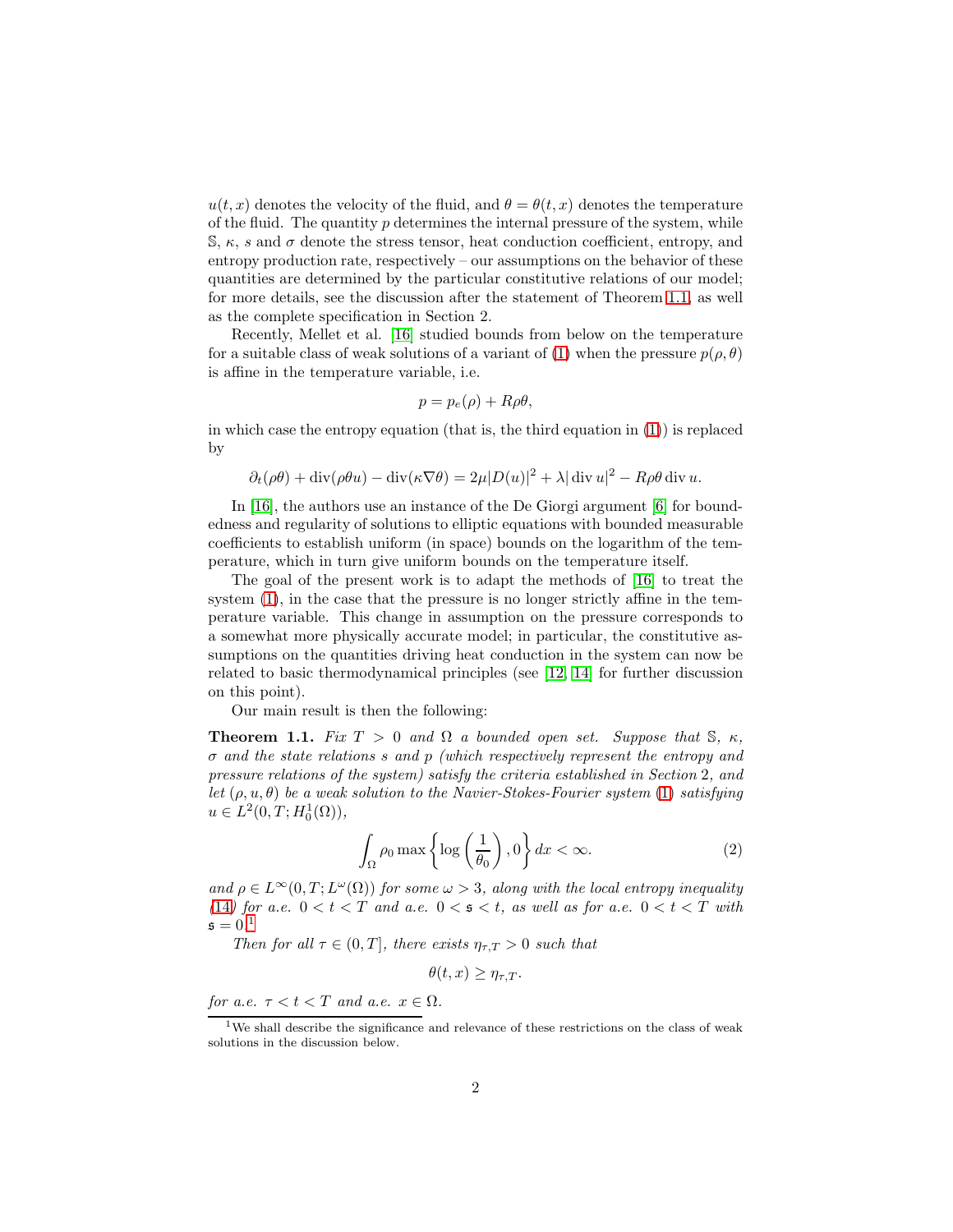Theorem [1](#page-1-0).1 states that for a particular class of weak solutions, the temperature is bounded away from zero uniformly in space.[2](#page-2-0) We remark that the assumptions on the system appearing in Section 2 are all physically motivated and are quite general. In particular, the quantities  $p = p(\rho, \theta)$  and  $s = s(\rho, \theta)$ represent the internal pressure and entropy of the system, and their precise forms along with those of the viscous stress tensor  $\mathbb{S}$ , heat conduction coefficient  $\kappa$  and entropy production rate  $\sigma$  are determined by the particular properties of the fluid under study. We refer the reader to [\[14,](#page-21-1) Chapter 1] for a full discussion of the derivation and physical relevance of the Navier-Stokes-Fourier system [\(1\)](#page-0-0).

On the other hand, the assumptions on  $\rho$ , u and  $\theta(0, \cdot)$  are more closely connected with our tools and techniques. As we mentioned above, the authors in [\[16\]](#page-21-0) use a variant of the De Giorgi argument for  $L^{\infty}$  bounds of solutions to elliptic equations with measurable coefficients to establish the desired  $L^{\infty}$ control over the logarithm of the temperature (which corresponds in our setting to the entropy, i.e. the quantity  $s(\rho, \theta)$ ). Generally speaking, this technique is based upon the balance of two key pieces of information:

- (a) a localized form of an energy/entropy inequality (e.g. the local energy inequality satisfied by suitable weak solutions for the incompressible Navier-Stokes equations; in our case, this takes the form of the local entropy ineuqality [\(14\)](#page-7-0)), and
- (b) a nonlinear iteration argument driven by the Tchebyshev inequality.

As is often the case (see, e.g. the discussion in [\[2\]](#page-20-2) for the case of incompressible Navier-Stokes), in order to obtain an appropriate form of the local entropy inequality we must restrict the class of weak solutions. In [\[16\]](#page-21-0), the authors work with the solutions constructed by Feireisl in  $[8]$ , which arise as limits of a somewhat involved approximation procedure. This procedure in particular preserves an appropriate form of the entropy inequality at the last level of the approximation, which enables the authors to obtain the desired  $L^{\infty}$  bounds uniformly in the approximation parameter.

In the present work, we base our notion of weak solution on the existence theory developed by Feireisl, Novotný et al. (see [\[14,](#page-21-1) Chapter 3], as well as the works  $[8, 9, 10, 11, 13]$  $[8, 9, 10, 11, 13]$  $[8, 9, 10, 11, 13]$  $[8, 9, 10, 11, 13]$  $[8, 9, 10, 11, 13]$ .<sup>[3](#page-2-1)</sup> In this setting, the identification of an appropriate form of the local entropy inequality is somewhat more subtle, since the entropy  $s(\rho, \theta)$ may now depend on both the density  $\rho$  and the temperature  $\theta$  in a nonlinear way. In particular, recalling that these localized inequalities are typically obtained by

<span id="page-2-0"></span><sup>&</sup>lt;sup>2</sup>The proof in fact gives a slightly stronger statement, since the argument does not require that the triple  $(\rho, u, s)$  satisfy the full conditions of a weak solution for [\(1\)](#page-0-0). In particular, the only properties used in the argument are: (i) the bounds  $u \in L^2(H_0^1), (2), \rho \in L^{\infty}(L^{\omega})$  $u \in L^2(H_0^1), (2), \rho \in L^{\infty}(L^{\omega})$  $u \in L^2(H_0^1), (2), \rho \in L^{\infty}(L^{\omega})$ with  $\omega > 3$ , (ii) the local entropy inequality [\(14\)](#page-7-0) and (iii) the conservation of total mass  $\int_{\Omega} \rho(t, x) dx = \int_{\Omega} \rho_0(x) dx$  (which follows from [\(3\)](#page-3-0)). We use the present statement to emphasize the connection with the system [\(1\)](#page-0-0).

<span id="page-2-1"></span><sup>&</sup>lt;sup>3</sup>Note that the model described in these works contains an additional radiative term when compared to the system [\(1\)](#page-0-0); at present, this additional term is a required component of the known existence theory. We discuss this in more detail at the conclusion of this introduction.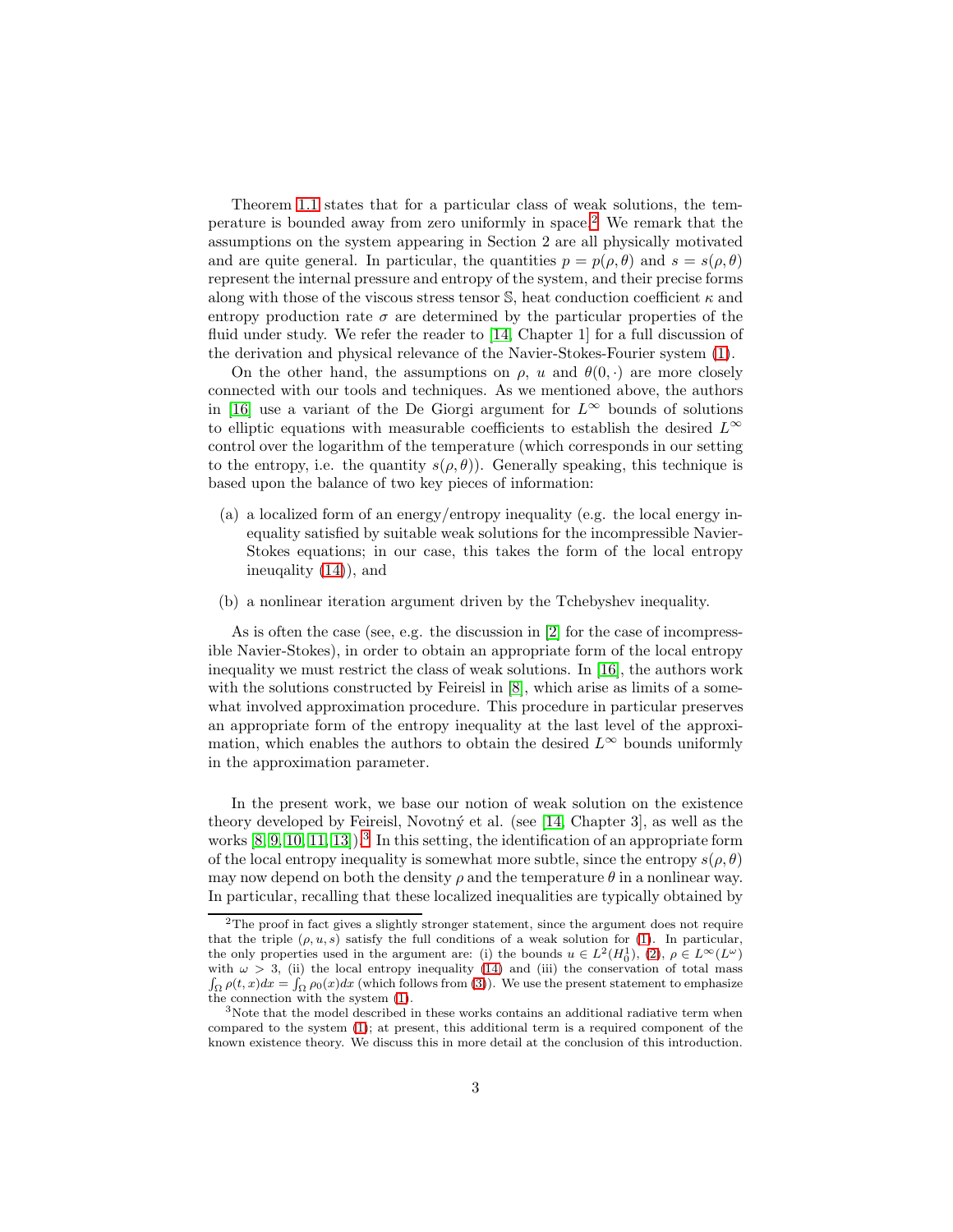multiplying the equation by an appropriate cutoff function, one observes that the (possibly nonlinear) interaction of  $\rho$  and  $\theta$  inside  $s(\rho, \theta)$  imposes some difficulty. Moreover, the system possesses diffusion in  $\theta$  but not in  $\rho$ . Nevertheless, when the functions involved have sufficient regularity, we can use the product and chain rules to obtain a suitable variant. We also remark that the De Giorgi technique does not apply to general systems; indeed, counterexamples (due to De Giorgi) to the corresponding regularity results exist.

Note that the regularity required to perform this procedure is only present at the very beginning of the approximation procedure described in [\[14\]](#page-21-1), where the equation has a number of additional terms which would interfere with the De Giorgi argument. Indeed, the existence of such smooth solutions for the original system [\(1\)](#page-0-0) is a major open question. In light of this, we first establish the local entropy inequality for smooth solutions to the Navier-Stokes-Fourier system [\(1\)](#page-0-0). Our main result, Theorem 1.[1,](#page-1-0) then imposes this inequality as an assumption used to derive the desired temperature bounds. We refer to the section below on the existence theory for weak solutions for further comments on this issue.

#### Notion of weak solution

As mentioned above, we consider a weak formulation of the system [\(1\)](#page-0-0), based upon the existence theory developed by Feireisl, Novotný et al. for a related system with a additional radiative terms. We now recall the relevant notion of weak solution from [\[14,](#page-21-1) Section 2.1], written for the system [\(1\)](#page-0-0).

Suppose that S,  $\kappa$ ,  $\sigma$ , s and p satisfy the consitutive relations established in Section 2 below. We say that a triple of measurable functions  $(\rho, u, \theta)$  is then a weak solution of the Navier-Stokes-Fourier system [\(1\)](#page-0-0) if  $\rho \in L^1((0,T) \times$  $\Omega$ , div  $u \in L^1((0,T) \times \Omega)$ , and, for some  $q > 1$ ,  $\nabla u \in L^1(0,T;L^q(\Omega;\mathbb{R}^{3\times 3}))$ ,  $(\theta, \nabla \theta) \in L^q((0,T) \times \Omega)^2$ , with

- (i)  $\rho \geq 0$ ,  $\theta \geq 0$  a.e. on  $(0, T) \times \Omega$ ,
- (ii)  $u|_{\partial\Omega} = 0$ , and
- (iii) the continuity equation is satisfied in the renormalized sense of [\[7\]](#page-20-8); that is,

<span id="page-3-0"></span>
$$
\int_0^T \int_{\Omega} \rho B(\rho) (\partial_t \phi^{(1)} + u \cdot \nabla \phi^{(1)}) dx dt
$$
  
= 
$$
\int_0^T \int_{\Omega} b(\rho) \operatorname{div} u \phi^{(1)} dx dt - \int_{\Omega} \rho_0 B(\rho_0) \phi^{(1)}(0) dx, (3)
$$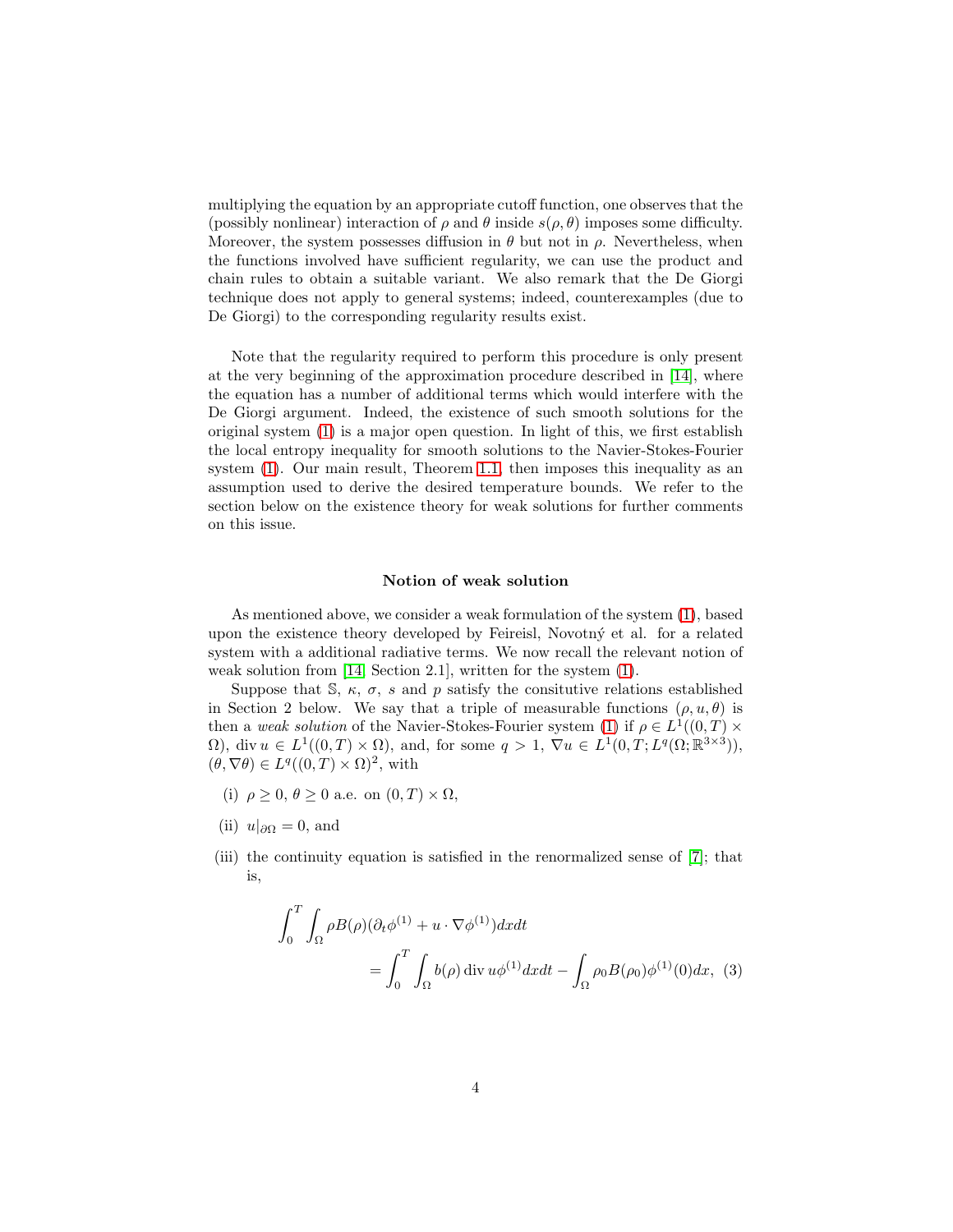for every  $b \in L^{\infty} \cap C^{0}(0, \infty), B : [0, \infty) \to \mathbb{R}$  defined by

<span id="page-4-1"></span><span id="page-4-0"></span>
$$
B(\rho) = B_1 + \int_1^{\rho} \frac{b(z)}{z^2} dz,
$$

and all test functions  $\phi^{(1)} \in C_c^1([0,T) \times \overline{\Omega})$ , while the momentum and entropy production equations are satisfied in the distributional sense; that is,

$$
\int_0^T \int_{\Omega} \rho u \cdot \partial_t \phi^{(2)} + \rho [u \otimes u] : \nabla \phi^{(2)} + p \operatorname{div} \phi^{(2)} dx dt
$$

$$
= \int_0^T \int_{\Omega} \mathbb{S} : \nabla \phi^{(2)} dx dt - \int_{\Omega} (\rho u)_0 \cdot \phi^{(2)}(0) dx \tag{4}
$$

and

$$
\int_{0}^{T} \int_{\Omega} \rho s (\partial_{t} \phi^{(3)} + u \cdot \nabla \phi^{(3)}) dx dt + \int_{0}^{T} \int_{\Omega} \frac{-\kappa \nabla \theta}{\theta} \cdot \nabla \phi^{(3)} dx dt
$$

$$
= -\langle \sigma, \phi^{(3)} \rangle - \int_{\Omega} \rho_{0} s(0) \phi^{(3)}(0) dx, \tag{5}
$$

for all test functions  $\phi^{(2)} \in C_c^1([0,T) \times \overline{\Omega}; \mathbb{R}^3)$ ,  $\phi^{(3)} \in C_c^1([0,T) \times \overline{\Omega})$ , together with the integrability conditions required to make sense of each quantity in  $(3)$ ,  $(4)$  and  $(5)$ .

#### Comments on the existence theory for weak solutions

As remarked above, the existence of weak solutions (in the sense described in the previous section) satisfying the hypotheses of Theorem [1](#page-1-0).1 is not known at present. In this context, two distinct issues arise: first, the existence of weak solutions for [\(1\)](#page-0-0) itself in the specific setting of the class of constitutive relations described in Section 2 and second, existence of weak solutions satisfying the additional hypotheses identified in the statement of Theorem 1.[1.](#page-1-0)

Concerning the first issue, existence of weak solutions for [\(1\)](#page-0-0), recent work of Feireisl and Novotný  $[8, 9, 10, 11, 13, 14]$  $[8, 9, 10, 11, 13, 14]$  $[8, 9, 10, 11, 13, 14]$  $[8, 9, 10, 11, 13, 14]$  $[8, 9, 10, 11, 13, 14]$  $[8, 9, 10, 11, 13, 14]$  have developed an existence theory for weak solutions of [\(1\)](#page-0-0) when the constitutive relations on the heat conduction, entropy, internal energy and pressure adhere to the hypotheses described in Section 2 and, moreover, admit an additional term describing the influence of radiation at high temperatures. It should be noted that this radiative term is currently required for the existence theory. However, at the present time, it is not clear how to adapt the proof of Theorem [1](#page-1-0).1 to allow for the presence of radiation, and we therefore consider the non-radiative case (for which existence of weak solutions is at present an open question).

Turning to the second issue, existence of weak solutions satisfying the full hypotheses of Theorem 1.[1,](#page-1-0) the additional assumptions beyond the notion of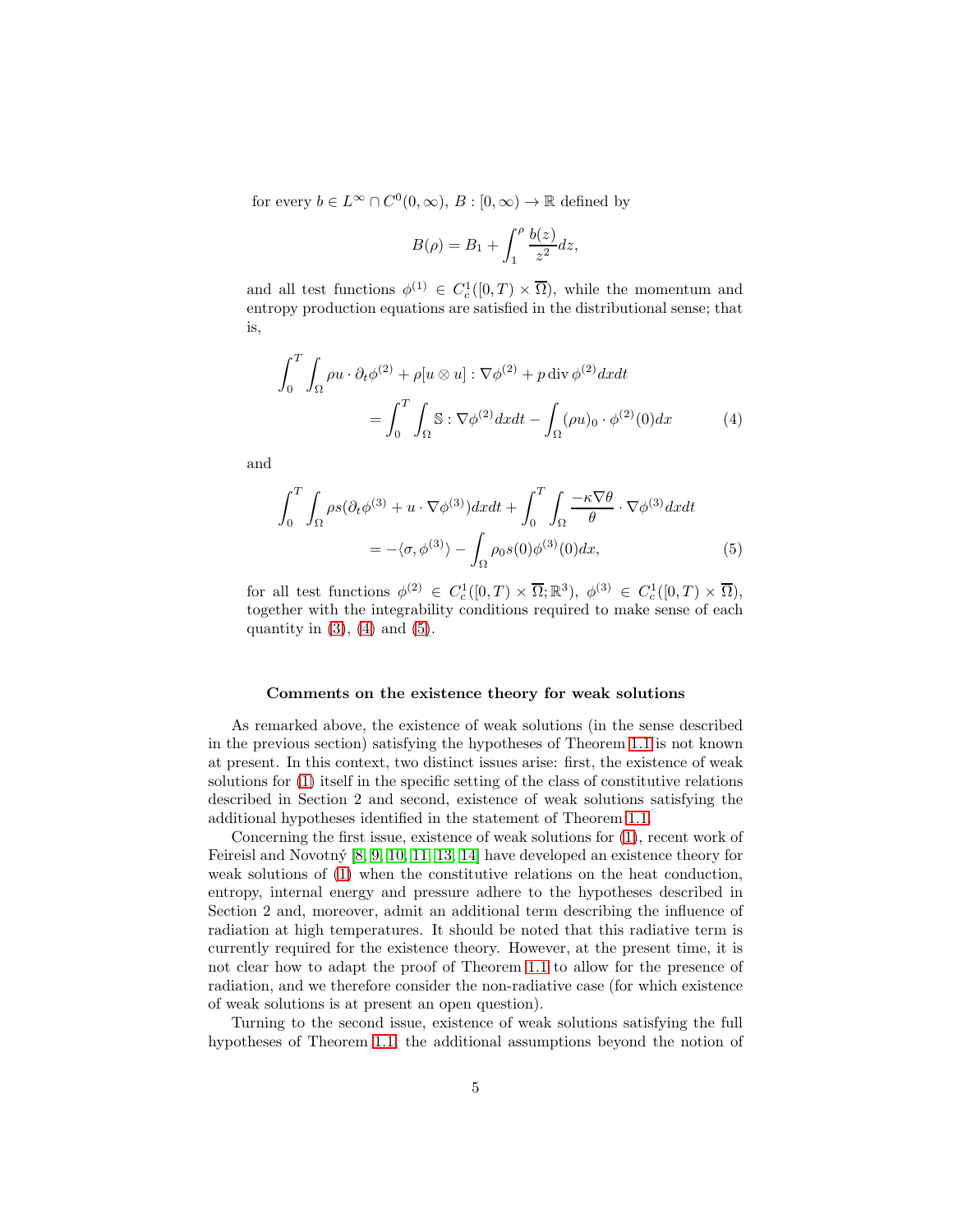weak solution amount to integrability for  $u$  and  $\rho$ , and the local entropy in-equality [\(14\)](#page-7-0). Note that the integrability condition  $u \in L^2(0,T;H_0^1(\Omega))$  can be ensured by taking  $\alpha = 1$  in [\(11\)](#page-6-0) and [\(12\)](#page-6-1) (see [\[14,](#page-21-1) Theorem 3.2]), while the bound  $\rho \in L^{\infty}(0,T; L^{\omega}(\Omega))$  for some  $\omega > 3$  can be imposed by adding an additional term to the pressure; the desired bounds then follow for this adjusted equation via the energy inequality (see for instance the treatment in [\[8\]](#page-20-3)).

Concerning the local entropy inequality, it is reasonable to expect that the arguments we present can be further developed, adapting the proof of existence to preserve the local entropy inequality in the limit (corresponding to existence of suitable weak solutions obtained by Caffarelli, Kohn and Nirenberg in [\[2\]](#page-20-2)); such an approach is carried out for a compressible system without heat conduction in [\[15\]](#page-21-2). However, we choose not to pursue these issues further here.

#### Outline of the paper

We now give a brief outline of the rest of the paper. In Section 2, we establish some notation, fix our assumptions on the constitutive relations, and give the formal statement of the main results of our study. Sections 3 and 4 are then devoted to the proofs of the local entropy inequality and the bounds from below on the temperature, respectively. We conclude with a brief appendix giving a basic distributional calculation that will be useful for our arguments, and describing how an additional hypothesis of bounded density can lead to some relaxation in the growth hypotheses imposed on the entropy.

## <span id="page-5-1"></span>2 Constitutive relations and general assumptions on the system

We now introduce some hypotheses that further restrict the constitutive assumptions for the system [\(1\)](#page-0-0). In particular, in the remainder of the paper we will assume that  $p, e, s \in C^1((0, \infty) \times (0, \infty))$ ,  $\mu, \eta \in C^1([0, \infty))$  and  $\kappa \in C^1([0, \infty))$ ,  $P \in C^1([0,\infty))$  satisfy the hypotheses listed below.

We begin by stating some structural hypotheses concerning the influence of viscosity and heat-conduction within the fluid. In particular, we will assume that  $\mathbb S$  and  $\sigma$  take the form

<span id="page-5-0"></span>
$$
\mathbb{S} = \mu(2D(u) - \frac{2}{3}I \operatorname{div} u) + \eta I \operatorname{div} u
$$

$$
\sigma \ge \frac{\mu|2D(u) - \frac{2}{3}I \operatorname{div} u|^2 + 2\eta |\operatorname{div} u|^2}{2\theta} + \frac{\kappa|\nabla\theta|^2}{\theta^2}
$$
(6)

with  $D(u) = \nabla u + (\nabla u)^{\top}$  and where  $\sigma$  is a Borel measure on  $[0, T] \times \overline{\Omega}$ .

Because we are working in a compressible model, the forces driving the fluids evolution include the pressure that the fluid exerts upon itself, in addition to the viscous interactions described by the stress tensor S above. The derivation of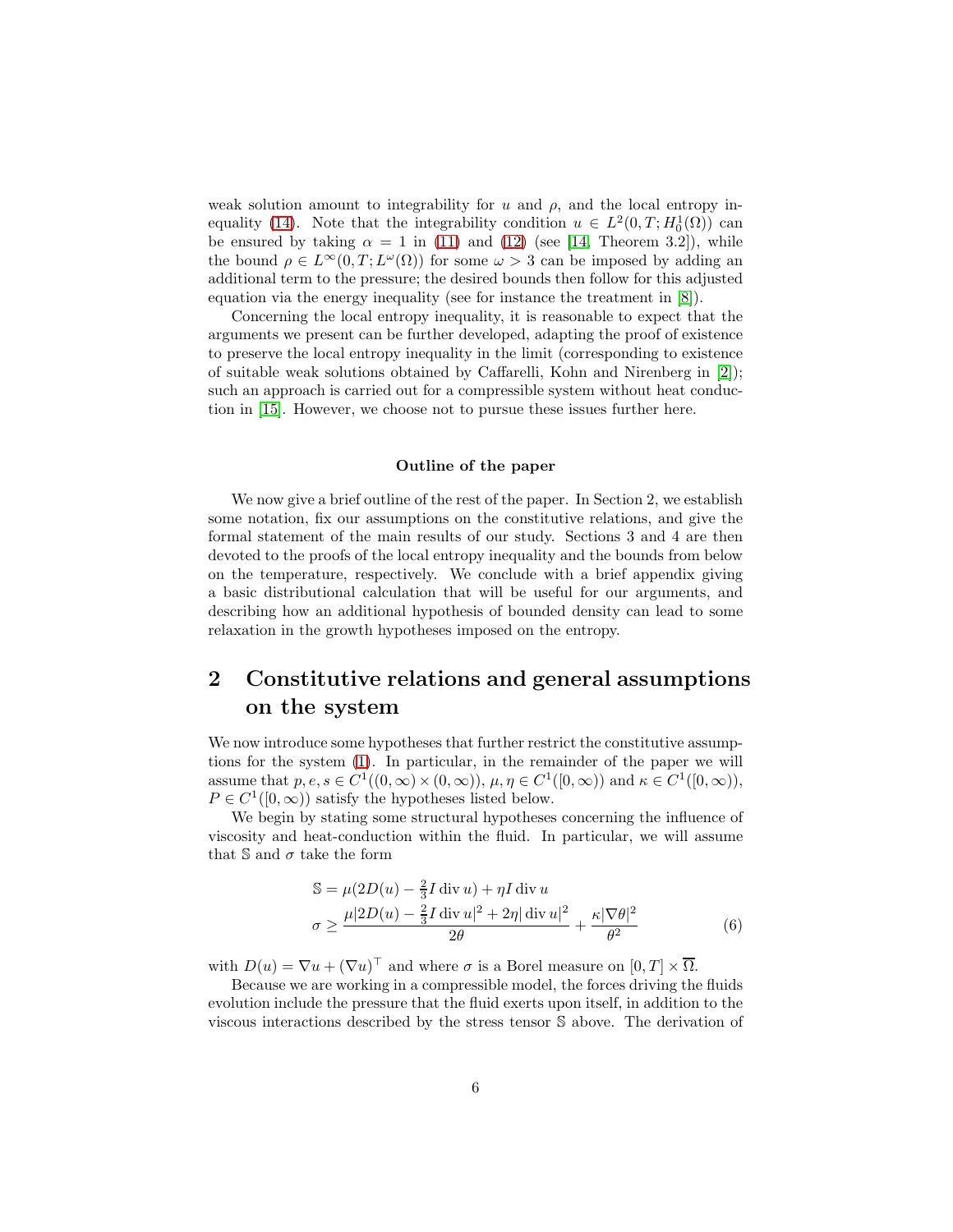these forces arises from thermodynamical considerations, beginning with Gibbs' equation,

$$
\theta D_{(\rho,\theta)}s(\rho,\theta) = D_{(\rho,\theta)}e(\rho,\theta) + p(\rho,\theta)D_{(\rho,\theta)}(\frac{1}{\rho}), \quad \text{for} \quad \rho,\theta > 0,
$$
 (7)

where  $D_{(\rho,\theta)} = (\partial_{\rho}, \partial_{\theta})$ . As mentioned above, the quantities s and p represent the entropy and pressure of the system, while  $e$  represents the internal energy. Regarding p and e, we require that for all  $\rho > 0$ , there exists  $g(\rho) > 0$  such that  $\lim_{\theta\to 0^+} e(\rho,\theta) = \underline{e}(\rho)$ , and that for all  $\rho, \theta > 0$  one has  $\partial_\rho p(\rho,\theta) > 0$ ,  $0 < \partial_{\theta}e(\rho,\theta) \leq c$  and  $|\rho \partial_{\rho}e(\rho,\theta)| \leq ce(\rho,\theta)$ . Moreover, for the purposes of our study we restrict ourselves to the study of a monoatomic gas in the absence of thermal radiation effects, in which we have the further relation

<span id="page-6-3"></span><span id="page-6-2"></span>
$$
p(\rho,\theta) = \frac{2}{3}\rho e(\rho,\theta). \tag{8}
$$

As a consequence of [\(7\)](#page-6-2) and [\(8\)](#page-6-3), there exists  $P \in C^1$  such that  $P(0) = 0$ ,  $P'(0) > 0$ , and

<span id="page-6-4"></span>
$$
p(\rho,\theta)=\theta^{\frac{5}{2}}P(\frac{\rho}{\theta^{\frac{3}{2}}})
$$

for all  $\rho, \theta > 0$ . In accordance with [\(7\)](#page-6-2) and the above hypotheses on  $p(\rho, \theta)$  and  $e(\rho, \theta)$ , we have

$$
s(\rho, \theta) = S(\frac{\rho}{\theta^{3/2}}) \quad \text{with} \quad S'(Z) = -\frac{3}{2} \left( \frac{\frac{5}{3} P(Z) - ZP'(Z)}{Z^2} \right). \tag{9}
$$

Moreover, these hypotheses on  $p(\rho, \theta)$  and  $e(\rho, \theta)$  ensure that

$$
S'(Z) \ge -c_1 Z^{-1}, \quad Z > 0. \tag{10}
$$

Finally, concerning the shear viscosity and heat conduction coefficients  $\mu$ and  $\kappa$ , we shall assume that for some  $\alpha \in (\frac{2}{5}, 1]$ , the conditions

$$
(1 + \theta^{\alpha})\mu \le \mu(\theta) \le (1 + \theta^{\alpha})\overline{\mu},\tag{11}
$$

<span id="page-6-5"></span><span id="page-6-1"></span><span id="page-6-0"></span>
$$
\sup_\theta |\mu'(\theta)| \leq \overline{m}
$$

and

$$
\underline{\kappa} \le \kappa(\theta) \le \overline{\kappa}(1 + \theta^{\alpha}) \tag{12}
$$

hold for some constants  $0<\underline{\mu}<\overline{\mu}<\infty,$   $0<\underline{\kappa}<\overline{\kappa}<\infty$  and  $\overline{m}>0.$ 

We remark that all of the above assumptions are physical, internally consistent, and also consistent with the work [\[14\]](#page-21-1) (see also [\[8\]](#page-20-3)), up to the exclusion of the radiative term as discussed above. For technical reasons, we will also impose two additional constraints: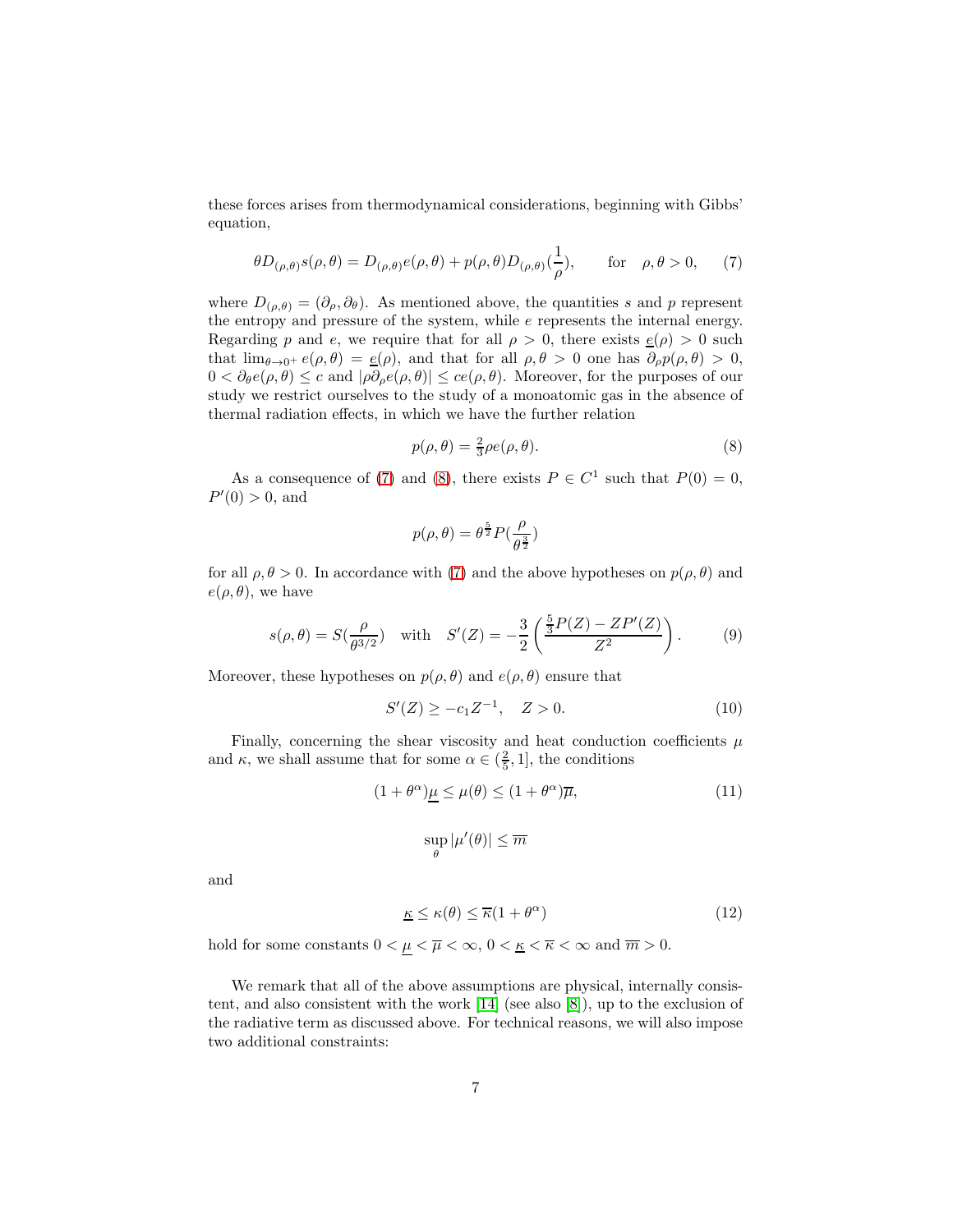- (i) the inequality  $\theta \leq \eta(\theta)$  holds for  $\theta$  sufficiently small, and
- (ii) there exists  $C_2 > 0$  such that

<span id="page-7-1"></span>
$$
S'(Z) \le -C_2 Z^{-1} \quad \forall Z > 0. \tag{13}
$$

The constraint (i) is a statement of non-degeneracy of the viscosity coefficient which enables us to use the diffusion in  $\theta$  to control the growth of a quantity like  $\log \theta$ , while the constraint (ii) ensures that the entropy grows sufficiently fast as  $\theta$  tends to zero. Note that the case of affine pressure treated in [\[16\]](#page-21-0) corresponds to  $S'(Z) = -Z^{-1}$ . We refer to Appendix B for a discussion of how [\(13\)](#page-7-1) can be relaxed when the density is known to remain bounded.

Having established these assumptions on the constitutive relations, we now address the main results of our study.

## 3 The local entropy inequality for smooth solutions

We now turn to the local entropy inequality [\(14\)](#page-7-0) that we described in the introduction. In particular, the statement of this inequality will make strong use of the following truncation operator, which will be applied to the temperature  $\theta$ : for  $C > 0$ , we define  $f_C : [0, \infty) \to [0, C)$  by

$$
f_C(z) = (z - C)_{-} + C = \min\{z, C\}.
$$

Fixing  $0 \lt s \lt t \lt T$ , the local entropy inequality is then

$$
\int_{\Omega} \rho \tilde{s}_C(t, x) dx + \int_{\mathfrak{s}}^t \int_{\{\theta \le C\}} \frac{\mu |2D(u) - \frac{2}{3} I \operatorname{div} u|^2 + 2\eta |\operatorname{div} u|^2}{2\theta} + \frac{\kappa |\nabla \theta|^2}{\theta^2} dx dt
$$

$$
\le \int_{s}^t \int_{\{\theta \le C\}} (-\rho^2 \partial_\rho s(\rho, C) \operatorname{div} u) dx dt + \int_{\Omega} \rho \tilde{s}_C(\mathfrak{s}, x) dx, \tag{14}
$$

where

<span id="page-7-0"></span>
$$
\tilde{s}_C = s(\rho, C) - s(\rho, f_C(\theta)).
$$

In particular, smooth solutions to the Navier-Stokes-Fourier system [\(1\)](#page-0-0) satisfy [\(14\)](#page-7-0):

<span id="page-7-2"></span>**Proposition 3.1.** Fix  $m \in \mathbb{N}$ . If  $(\rho, u, \theta)$  is a smooth solution to the Navier-Stokes-Fourier system ([1](#page-0-0)) with  $\rho \in L^{\infty}(0,T; L^{\omega}(\Omega))$  for some  $\omega > 3$  and  $u \in$  $L^2(0,T; H_0^1(\Omega))$ , then for every  $0 \leq s \leq t < \infty$  and  $C > 0$  the solution satisfies the local entropy inequality [\(14\)](#page-7-0).

It should be noted that the existence of such smooth solutions is an oustanding open question. Nevertheless, Proposition 3.[1](#page-7-2) indicates the plausability of imposing [\(1\)](#page-0-0) as an additional restriction on the class of weak solutions.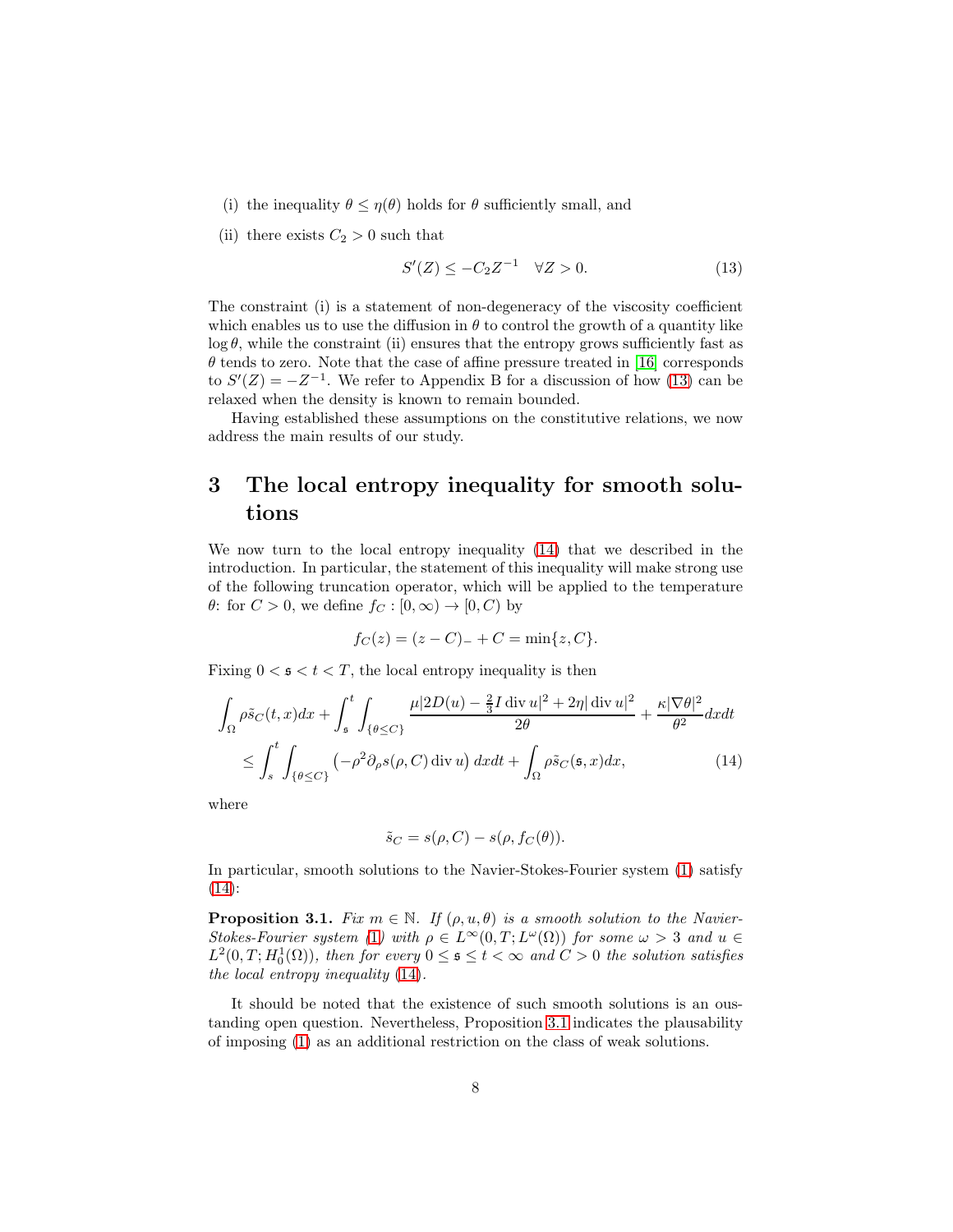*Proof of Proposition* [3](#page-7-2).1. Let  $C > 0$  be given and note that

<span id="page-8-0"></span>
$$
\partial_t(\rho \tilde{s}_C) + \text{div}(\rho \tilde{s}_C u) = (I) - (II),\tag{15}
$$

where we have set

$$
(I) := \partial_t(\rho s(\rho, C)) + \operatorname{div}(\rho s(\rho, C)u)
$$

and

$$
(II) := \partial_t(\rho s(\rho, f_C(\theta))) + \operatorname{div}(\rho s(\rho, f_C(\theta))u),
$$

Note that a straightforward calculation gives

$$
(I) = (\partial_t \rho)s(\rho, C) + \rho \partial_t s(\rho, C) + \nabla s(\rho, C) \cdot (\rho u) + s(\rho, C) \operatorname{div}(\rho u)
$$
  
=  $\rho(\partial_\rho s(\rho, C)\partial_t \rho) + (\partial_\rho s(\rho, C)\nabla \rho) \cdot (\rho u)$   
=  $-\rho^2 \partial_\rho s(\rho, C) \operatorname{div} u$ ,

where we have used the continuity equation  $\partial_t \rho + \text{div}(\rho u) = 0$  to obtain both the second and third equalities.

For  $(II)$ , we will make use of the identity

$$
\partial_t \theta + \nabla \theta \cdot u = \frac{1}{\alpha(\rho, \theta)} \bigg[ \partial_t (\rho s) + \text{div}(\rho s u) + \rho^2 \partial_\rho s(\rho, \theta) \, \text{div} \, u \bigg],\tag{16}
$$

where we have set  $\alpha(\rho, \theta) = \rho \partial_{\theta} s(\rho, \theta)$ . Indeed, using the definition of s and the product rule, we obtain

$$
\partial_t(\rho s) + \text{div}(\rho s u)
$$
  
=  $\partial_t(\rho s(\rho, \theta)) + \text{div}(\rho s(\rho, \theta) u)$   
=  $(\partial_t \rho)s(\rho, \theta) + \rho \partial_t s(\rho, \theta) + \nabla s(\rho, \theta) \cdot (\rho u) + s(\rho, \theta) \text{div}(\rho u).$ 

This is then equal to

$$
\rho \left[ \partial_{\rho} s(\rho,\theta) \partial_{t} \rho + \partial_{\theta} s(\rho,\theta) \partial_{t} \theta \right] + \left[ \partial_{\rho} s(\rho,\theta) \nabla \rho + \partial_{\theta} s(\rho,\theta) \nabla \theta \right] \cdot (\rho u) \n= \rho \partial_{\rho} s(\rho,\theta) (\partial_{t} \rho + \nabla \rho \cdot u) + (\rho \partial_{\theta} s(\rho,\theta)) (\partial_{t} \theta + \nabla \theta \cdot u),
$$

which gives the identity.

Returning to  $(II)$ , we use the product rule to obtain,

$$
(II) = (\partial_t \rho)s(\rho, f_C(\theta)) + \rho \partial_t s(\rho, f_C(\theta)) + \nabla s(\rho, f_C(\theta)) \cdot (\rho u)
$$
  
+  $s(\rho, f_C(\theta)) \operatorname{div}(\rho u)$   
=  $\rho \partial_\rho s(\rho, f_C(\theta)) (\partial_t \rho + u \cdot \nabla \rho) + \rho f'_C(\theta) \partial_\theta s(\rho, f_C(\theta)) (\partial_t \theta + u \cdot \nabla \theta)$   
=  $-\rho^2 \partial_\rho s(\rho, f_C(\theta)) \operatorname{div} u + \rho f'_C(\theta) \partial_\theta s(\rho, f_C(\theta)) (\partial_t \theta + u \cdot \nabla \theta)$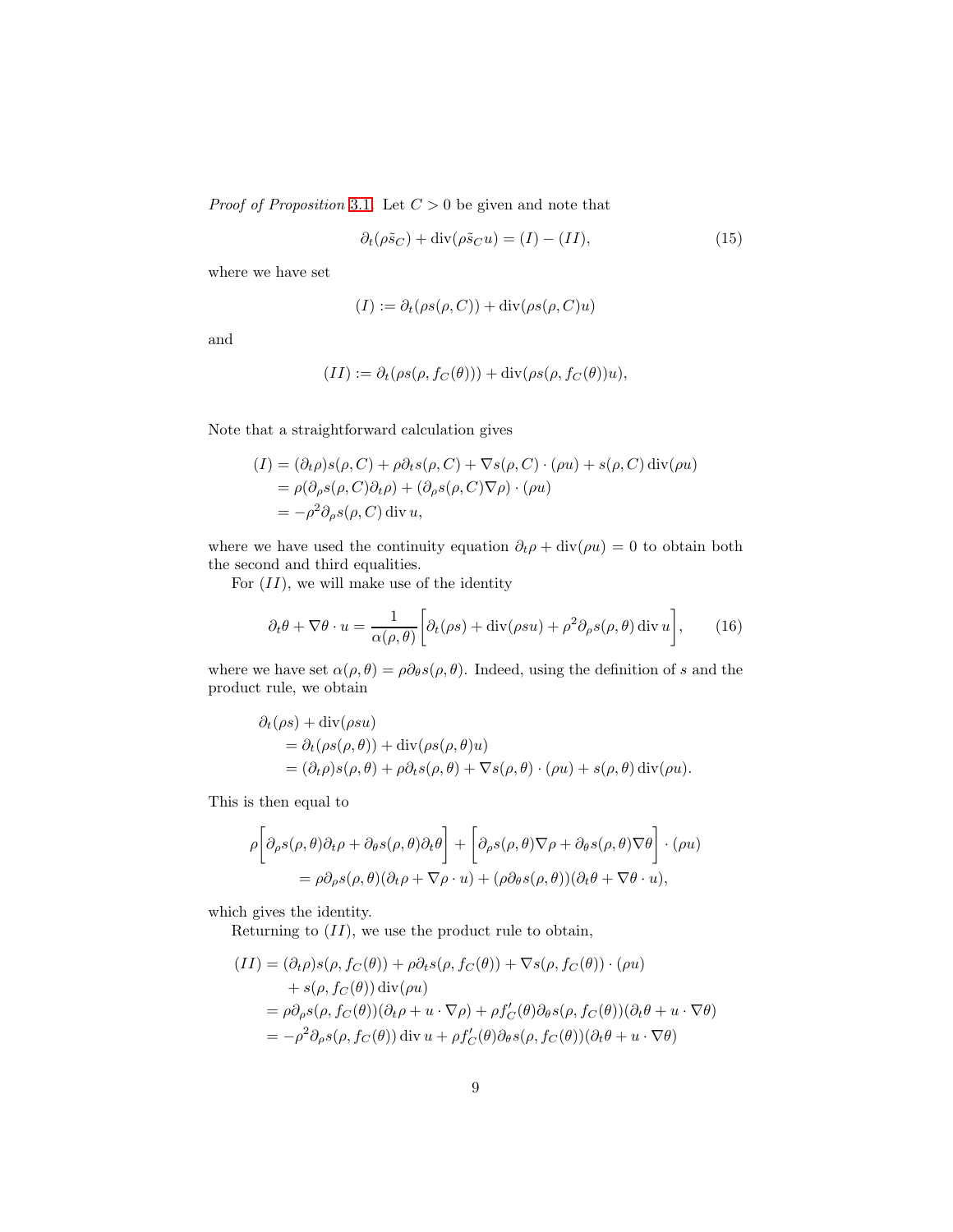so that

$$
(II) = -\rho^2 \partial_{\rho} s(\rho, \theta) \operatorname{div} u + \rho \partial_{\theta} s(\rho, \theta) (\partial_t \theta + u \cdot \nabla \theta)
$$

when  $\theta \leq C$  and  $(II) = (I)$  when  $\theta > C$ .

Combining these calculations, we obtain that [\(15\)](#page-8-0) is equal to

$$
\rho^2(\partial_\rho s(\rho,\theta) - \partial_\rho s(\rho,C)) \operatorname{div} u - (\rho \partial_\theta s(\rho,\theta))(\partial_t \theta + u \cdot \nabla \theta) = (-\rho^2 \partial_\rho s(\rho,C)) \operatorname{div} u - [\partial_t(\rho s) + \operatorname{div}(\rho s u)]
$$

for  $(t, x)$  such that  $\theta \leq C$ , and equal to 0 when  $\theta > C$ . We then have

 $\partial_t(\rho \tilde{s}_C) + \text{div}(\rho \tilde{s}_C u)$ 

$$
\leq \left[ -\rho^2 \partial_{\rho} s(\rho, C) \operatorname{div} u \right]
$$
  
\n
$$
\leq \left[ -\rho^2 \partial_{\rho} s(\rho, C) \operatorname{div} u \right]
$$
  
\n
$$
- \frac{\mu |2D(u) - \frac{2}{3} I \operatorname{div} u|^2 + 2\eta |\operatorname{div} u|^2}{2\theta} - \frac{\kappa |\nabla \theta|^2}{\theta^2} \right] 1_{\{\theta \leq C\}}(\theta)
$$
  
\n
$$
\leq \left[ -\rho^2 \partial_{\rho} s(\rho, C) \operatorname{div} u \right]
$$
  
\n
$$
- \frac{\mu |2D(u) - \frac{2}{3} I \operatorname{div} u|^2 + 2\eta |\operatorname{div} u|^2}{2\theta} - \frac{\kappa |\nabla \theta|^2}{\theta^2} \right] 1_{\{\theta \leq C\}}(\theta)
$$
  
\n
$$
- \operatorname{div} \left( \frac{\kappa \nabla f_C(\theta)}{\theta} \right)
$$

in the sense of distributions, where we have used  $(1)$ ,  $(6)$  and Lemma  $A.1<sup>4</sup>$  $A.1<sup>4</sup>$  $A.1<sup>4</sup>$  $A.1<sup>4</sup>$  The desired result follows by integrating over  $[\mathfrak{s}, t] \times \Omega$ .  $\Box$ 

### 4 Temperature bounds: the proof of Theorem [1](#page-1-0).1

We next turn to the proof of Theorem 1.[1.](#page-1-0) Recall that the goal of this theorem is to establish uniform bounds from below on the temperature  $\theta$  for weak solutions satisfying the local entropy inequality [\(14\)](#page-7-0) (together with certain integrability conditions on  $\rho$  and  $u$ ).

The proof of this result follows the proof of [\[16,](#page-21-0) Theorem 1] and, as we mentioned above, is based on the use of Stampacchia trunactions and De Giorgi's

<span id="page-9-0"></span><sup>&</sup>lt;sup>4</sup>In fact, solutions of [\(1\)](#page-0-0) satisfy [\(6\)](#page-5-0) with equality. We retain the inequality in our calculation to emphasize that [\(14\)](#page-7-0) is consistent (at least formally) with [\(6\)](#page-5-0) under weaker notions of solution, provided that other steps in the argument can be given proper justification.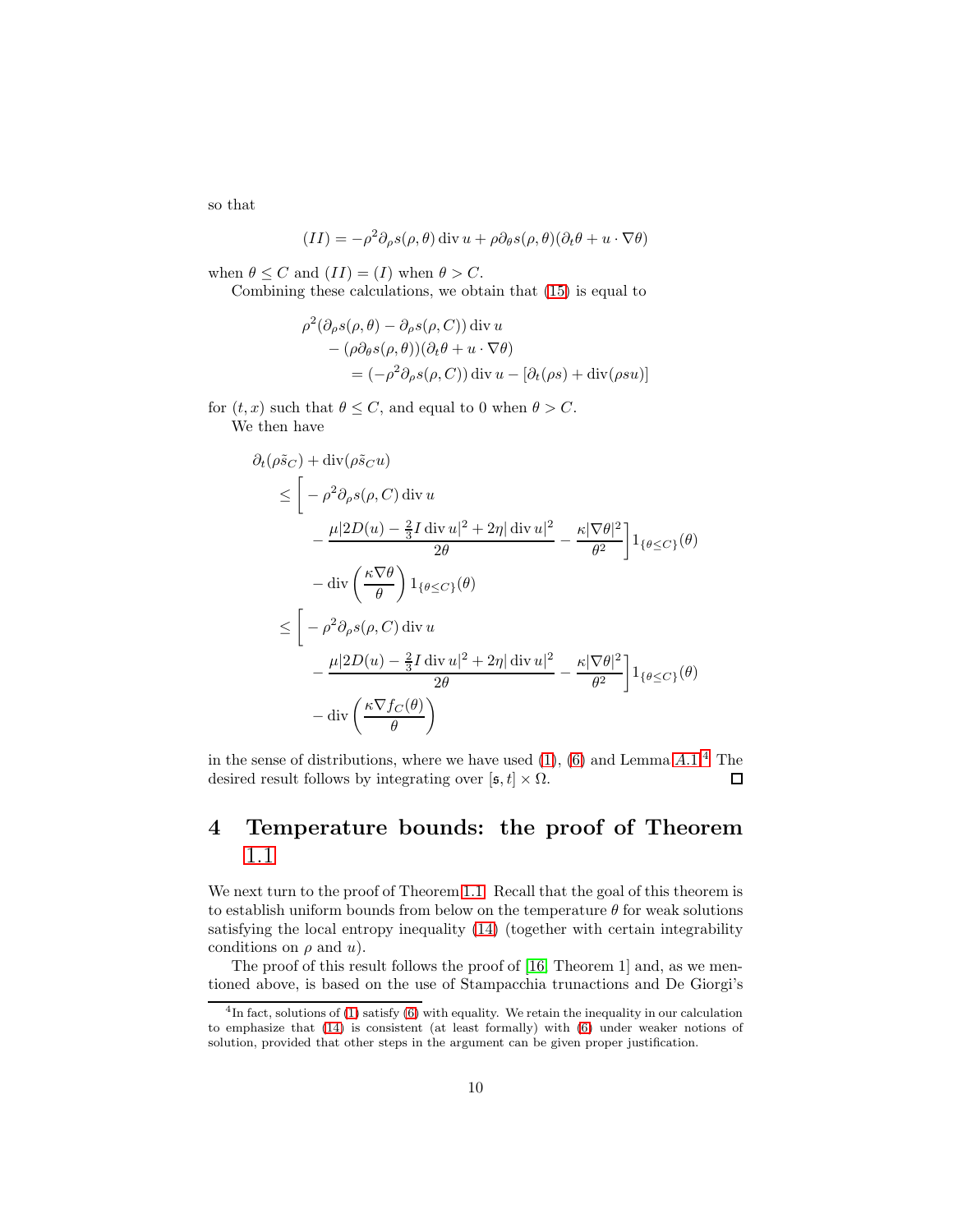regularity theory for elliptic partial differential equations. We remark that these methods have seen much recent application in parabolic problems and the equations of fluid mechanics; see for instance [\[4\]](#page-20-9) and the references cited there - we also point out the works of Caffarelli et al. [\[3\]](#page-20-10), Beiräo da Veiga [\[1\]](#page-20-11) and Chan [\[5\]](#page-20-12), as well as a treatment of the partial regularity theory [\[18\]](#page-21-3).

To facilitate the De Giorgi iteration argument, we recall a lemma showing how superlinear bounds can lead to improved convergence properties.

<span id="page-10-0"></span>**Lemma 4.1.** Let  $C > 1$  and  $\beta > 1$  be given and let  $(W_k)_{k \in \mathbb{N}}$  be a sequence in [0,1] such that for every  $k \in \mathbb{N}$ ,  $W_{k+1} \leq C^{k+1} W_k^{\beta}$ . Then there exists  $C_0^*$  such that  $0 < W_1 < C_0^*$  implies  $W_k \to 0$  as  $k \to \infty$ .

The estimate contained in Lemma [4](#page-10-0).1 is classical; for a proof, see for instance [\[18\]](#page-21-3). With this lemma in hand, we now address the proof of the theorem:

*Proof of Theorem* [1](#page-1-0).1. Let  $\Omega \subset \mathbb{R}^3$ ,  $T > 0$ , and  $(\rho, u, \theta)$  be given as stated. Fix a decreasing sequence  $(C_k)_{k\geq 0} \subset \mathbb{R}^+$  and an increasing sequence  $(T_k)_{k\geq 0} \subset \mathbb{R}^+$ , both to be chosen later in the argument, and define

$$
U_k := U(C_k, T_k)
$$

where for each  $C > 0$ ,  $s > 0$ , we have set

$$
U(C, \mathfrak{s}) := \underset{\mathfrak{s} \le t \le T}{\operatorname{esssup}} \int_{\Omega} \rho(t, x) \log \left( C / f_C(\theta(t, x)) \right) dx
$$

$$
+ \int_{\mathfrak{s}}^{T} \int_{\Omega} \frac{\eta}{\theta} |\operatorname{div} u|^2 \chi_{\theta \le C}(t, x) dx dt
$$

$$
+ \int_{\mathfrak{s}}^{T} \int_{\Omega} \frac{\kappa |\nabla \theta|^2}{\theta^2} \chi_{\theta \le C}(t, x) dx dt. \tag{17}
$$

and where  $\chi_{\theta \leq C} = \chi_{\{(t,x)\in [0,T]\times \Omega: \theta(t,x)\leq C\}}$ .

**Step 1:** Boundedness of  $U_{k+1}$ .

Note that  $\tilde{s}_{C_{k+1}} = 0$  on  $\{(t, x) : \theta \geq C_{k+1}\}\)$ , while on the set  $\{\theta < C_{k+1}\}\$ , we use [\(13\)](#page-7-1) to estimate  $\tilde{s}_{C_{k+1}}$ , obtaining

$$
s(\rho, C_{k+1}) - s(\rho, \theta) = \int_{\theta}^{C_{k+1}} (\partial_{\theta} s)(\rho, \omega) d\omega = \int_{\theta}^{C_{k+1}} -\frac{3\rho}{2\omega^{5/2}} S'(\frac{\rho}{\omega^{3/2}}) d\omega
$$
  

$$
\geq c \int_{\theta}^{C_{k+1}} \frac{3}{2\omega} d\omega = c \log(C_{k+1}/\theta).
$$

Invoking the local entropy inequality [\(14\)](#page-7-0) and recalling  $\rho_0(x) = \rho(0, x)$ ,  $\theta_0(x) = \theta(0, x)$ , we therefore get the inequality

$$
U_{k+1} \le C \left( \int_0^T \int_{\Omega} \chi_{\theta \le C_{k+1}} \rho^2 (-\partial_{\rho} s(\rho, C_{k+1})) |\operatorname{div} u| dx dt \right)
$$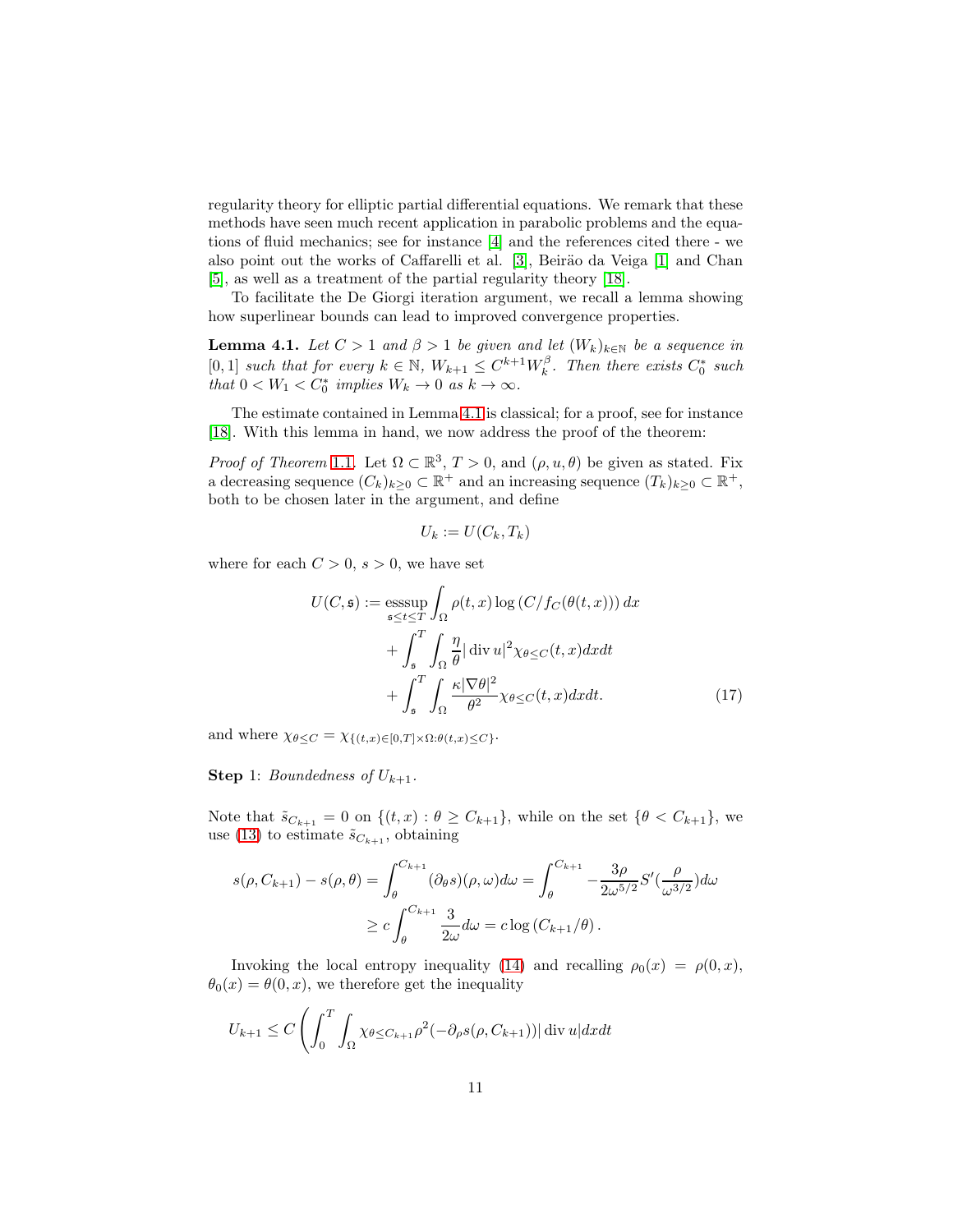<span id="page-11-0"></span>
$$
+\int_{\Omega}\rho_0\tilde{s}_{C_{k+1}}(\rho_0,\theta_0)dx\bigg)
$$

Now, making use of [\(9\)](#page-6-4) and [\(10\)](#page-6-5), we obtain

$$
U_{k+1} = C \int_0^T \int_{\Omega} \chi_{\theta \le C_{k+1}} \frac{\rho^2}{C_{k+1}^{3/2}} S'(\frac{\rho}{C_{k+1}^{3/2}}) |\operatorname{div} u| dx dt - \int_{\Omega} \int_{f_{C_{k+1}}(\theta_0)}^{C_{k+1}} \frac{3\rho_0^2}{2\omega^{5/2}} S'(\frac{\rho_0}{\omega^{3/2}}) d\omega dx \le C \int_0^T \int_{\Omega} \chi_{\theta \le C_{k+1}} \rho(t, x) |\operatorname{div} u| dx dt + \frac{3}{2} \int_{\Omega} \rho_0 \log(C_{k+1}/f_{C_{k+1}}(\theta_0)) dx
$$
 (18)

Using Hölder in the first term followed by the hypotheses  $\rho \in L^{\infty}(0,T; L^{\omega}(\Omega)),$  $u \in L^2(0,T;H_0^1(\Omega))$  and  $(2)$ , we therefore obtain

<span id="page-11-1"></span>
$$
U_{k+1} \le C^* \tag{19}
$$

for some  $C^* > 0$ .

### **Step** 2: Local entropy estimate for  $U_{k+1}$ .

Arguing as above, we again invoke the local entropy inequality [\(14\)](#page-7-0) and expand the interval of integration to  $[T_k, T_{k+1}]$  (using  $-\partial_\rho s \geq 0$ ), which gives the estimate

$$
U_{k+1} \leq C \left( \int_{T_k}^T \int_{\Omega} \chi_{\theta \leq C_{k+1}} \rho^2 (-\partial_{\rho} s(\rho, C_{k+1})) |\operatorname{div} u| dx dt + \int_{\Omega} \rho \tilde{s}_{C_{k+1}}(\mathfrak{s}, x) dx \right)
$$

for a.e.  $T_k \leq s \leq T_{k+1}$ . Integrating both sides of this inequality over  $s \in$  $[T_k, T_{k+1}]$  and dividing by  $T_{k+1} - T_k$ , we obtain

$$
U_{k+1} \le C \left( \int_{T_k}^T \int_{\Omega} \chi_{\theta \le C_{k+1}} \rho^2 (-\partial_{\rho} s(\rho, C_k) | \operatorname{div} u|) dx dt + \frac{1}{T_{k+1} - T_k} \int_{T_k}^{T_{k+1}} \int_{\Omega} \rho \tilde{s}_{C_{k+1}}(0, x) dx ds \right)
$$

Arguing as in [\(18\)](#page-11-0) and recalling that the sequence  $(C_k)$  is decreasing, the Cauchy-Schwarz inequality gives the bound

$$
\int_{T_k}^{T} \int_{\Omega} \chi_{\theta \le C_{k+1}} \rho^2(-\partial_{\rho} s(\rho, C_{k+1})) |\operatorname{div} u| dx dt
$$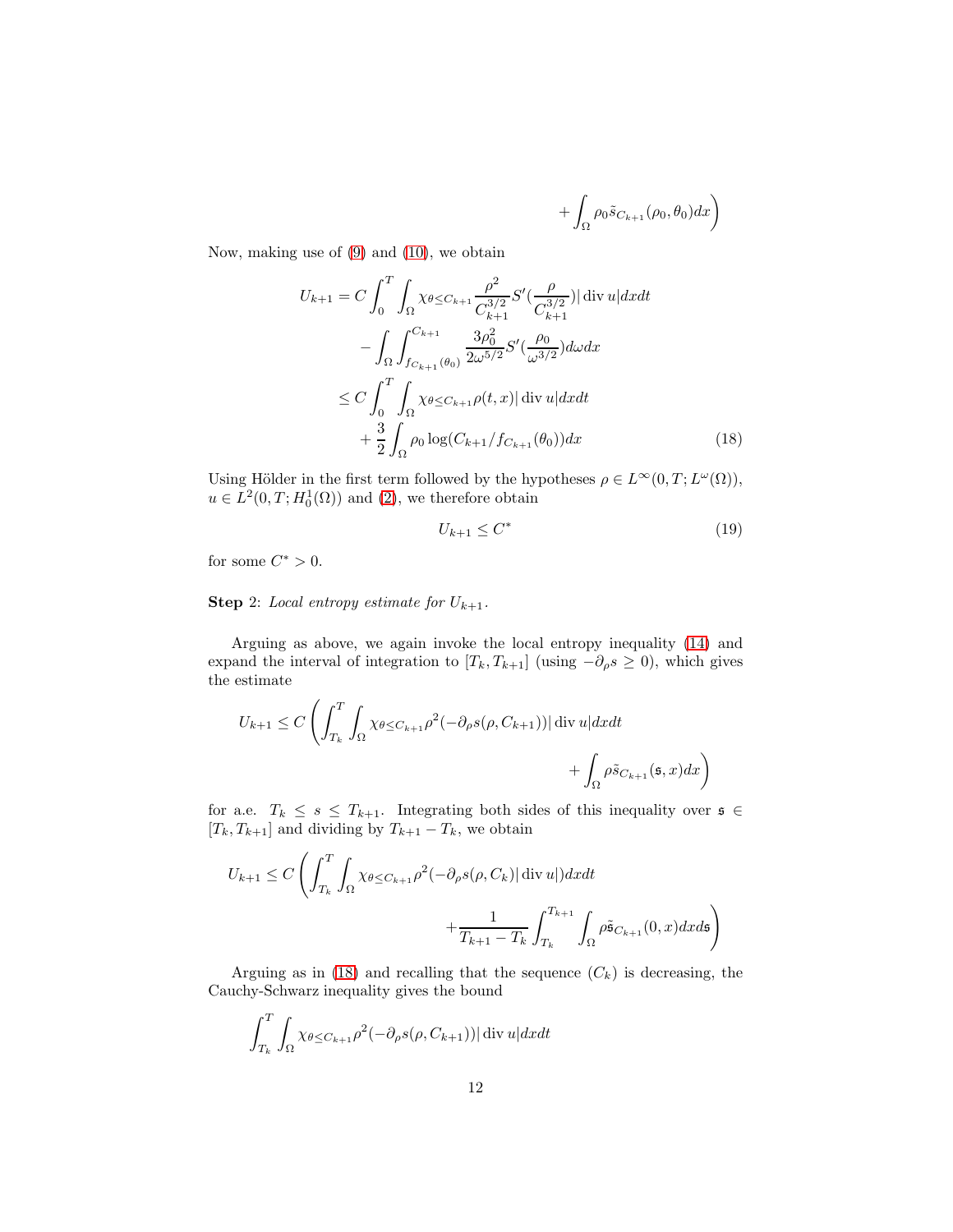$$
\leq C \left\| \frac{\eta^{1/2} \operatorname{div} u}{\theta^{1/2}} \chi_{\theta \leq C_k} \right\|_{L^2([T_k, T]; L^2(\Omega))} \|\rho \chi_{\theta \leq C_{k+1}}\|_{L^2([T_k, T]; L^2(\Omega))}
$$
  

$$
\leq C U_k^{1/2} \left( \int_{T_k}^T \int_{\Omega} \rho(t, x)^2 \chi_{\theta \leq C_{k+1}}(t, x) dx dt \right)^{1/2},
$$

where we have used the constraint (i) appearing at the end of Section 2. This in turn gives

<span id="page-12-1"></span>
$$
U_{k+1} \le C \left[ U_k^{1/2} (I)^{1/2} + (II) \right] \tag{20}
$$

with

$$
(I) := \int_{T_k}^{T} \int_{\Omega} \rho(t, x)^2 \chi_{\theta \le C_{k+1}}(t, x) dx dt,
$$

$$
(II) := \frac{1}{T_{k+1} - T_k} \int_{T_k}^{T_{k+1}} \int_{\Omega} \rho \tilde{s}_{C_{k+1}}(\mathfrak{s}, x) dx d\mathfrak{s}.
$$

The next two steps of the arugment consist of estimating the terms  $(I)$  and  $(II).$ 

Step 3: Tchebyshev estimates for  $(I)$ .

Define

<span id="page-12-2"></span>
$$
F_k(\theta) := \chi_{\theta \leq C_k} \log (C_k/\theta),
$$
  
\n
$$
R_k := \log (C_k/C_{k+1}),
$$

and observe that  $(C_k)$  decreasing implies that the inequality  $R_k \leq F_k(\theta(t,x))$ holds on the set  $\{\theta < C_{k+1}\}.$  Fix parameters  $\alpha$ ,  $\beta$ ,  $p$  and  $q$  satisfying

$$
\alpha \in (0, 2), \quad \beta > 0 \quad \text{and} \quad p, q \ge 1 \tag{21}
$$

to be determined later in the argument, and let  $p'$  and  $q'$  be the conjugate exponents to  $p$  and  $q$ .

Using Hölder, we obtain the estimate

$$
(I) \leq \frac{1}{R_k^{\beta}} \int_{T_k}^{T} \int_{\Omega} \rho(t,x)^2 F_k(\theta(t,x))^{\beta} dx dt
$$
  
\n
$$
\leq \frac{1}{R_k^{\beta}} \|\rho\|_{L^{(2-\alpha)p}([T_k,T];L^{(2-\alpha)q}(\Omega))}^2 \|\rho^{\alpha} F_k(\theta)^{\beta}\|_{L^{p'}([T_k,T];L^{q'}(\Omega))}
$$
  
\n
$$
\leq \frac{C(T,|\Omega|,\alpha,p,q)}{R_k^{\beta}} \|\rho\|_{L^{\infty}(L^{\omega}(\Omega))}^2 \|\rho^{\alpha} F_k(\theta(t,x))^{\beta}\|_{L^{p'}([T_k,T];L^{q'}(\Omega))}
$$
(22)

provided that  $\alpha$  and q satisfy

<span id="page-12-3"></span><span id="page-12-0"></span>
$$
(2 - \alpha)q < \omega. \tag{23}
$$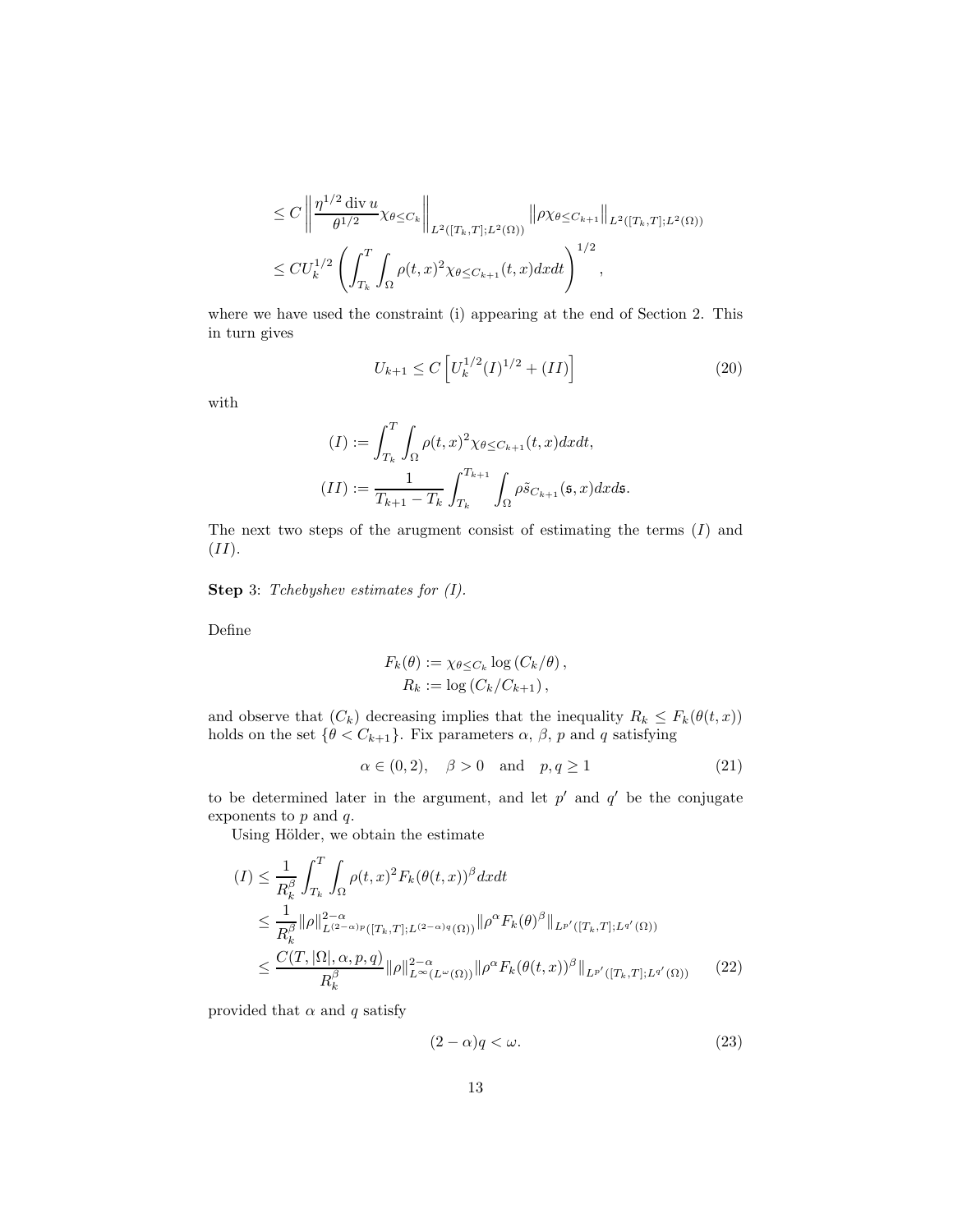We now turn to the task of estimating  $\|\rho^{\alpha} F^{\beta}_k\|_{L^{p'}L^{q'}}$ . In particular, we obtain

$$
\|\rho^{\alpha}F_{k}^{\beta}\|_{L^{p'}L^{q'}} = \|(\rho F_{k})^{\alpha/\beta}F_{k}^{1-\frac{\alpha}{\beta}}\|_{L^{\beta p'}L^{\beta q'}}^{\beta}
$$
  
\n
$$
\leq \|(\rho F_{k})^{\alpha/\beta}\|_{L^{\infty}L_{x}^{\beta/\alpha}}^{\beta}\|F_{k}^{1-\frac{\alpha}{\beta}}\|_{L^{\frac{2}{1-\frac{\alpha}{\beta}}}}^{\beta}
$$
  
\n
$$
= \|\rho F_{k}\|_{L^{\infty}L^{1}}^{\alpha}\|F_{k}\|_{L^{2}L^{6}}^{\beta-\alpha}
$$
  
\n
$$
\leq C U_{k}^{\alpha}\|F_{k}\|_{L^{2}L^{6}}^{\beta-\alpha}
$$
\n(24)

where we have set  $p' = \frac{2}{\beta - \alpha}$  and  $q' = \frac{6}{5\alpha + \beta}$ , i.e.

<span id="page-13-1"></span>
$$
p = \frac{2}{2 + \alpha - \beta}, \quad q = \frac{6}{6 - 5\alpha - \beta}.
$$
\n(25)

The estimate of  $||F_k||_{L^2L^6}$  is based the following inequality of Sobolev type adapted to the norms appearing in  $U_k$ , which we recall from [\[16\]](#page-21-0).

<span id="page-13-0"></span>**Lemma 4.2** (Sobolev-type inequality, [\[16\]](#page-21-0)). Let  $\Omega \subset \mathbb{R}^3$  be a bounded domain with smooth boundary. Given  $T > 0$  and  $\rho \in L^{\infty}([0, T]; L^{\omega}(\Omega))$  for some  $\omega > 3$ such that

<span id="page-13-4"></span>
$$
t \mapsto \int_{\Omega} \rho(t, x) dx
$$

is constant in t, there exists  $C = C(\Omega, T, \rho, \omega) > 0$  such that the inequality

$$
||F||_{L^{2}([0,T];L^{6}(\Omega))} \leq C(||\rho F||_{L^{\infty}([0,T];L^{1}(\Omega))} + ||\nabla F||_{L^{2}([0,T];L^{2}(\Omega))})
$$

holds for every measurable  $F : [0, T] \times \Omega \rightarrow [0, \infty)$ ,

Note that  $\int \rho(t, x)dx = \int \rho_0(x)dx$  for a.e.  $t \in [0, T]$ . Recalling that  $\rho \in$  $L^{\infty}([0,T]; L^{\omega}(\Omega))$  is satisfied by hypothesis, we may therefore invoke Lemma 4.[2](#page-13-0) in our setting to obtain

$$
||F_k||_{L^2L^6}^{\beta-\alpha} \le C \left( U_k + ||\chi_{\theta \le C_k} \frac{\nabla \theta}{\theta}||_{L^2L^2} \right)^{\beta-\alpha}
$$
  
 
$$
\le C \left( U_k + U_k^{1/2} \right)^{\beta-\alpha}.
$$
 (26)

Combining [\(22\)](#page-12-0) with [\(24\)](#page-13-1) and [\(26\)](#page-13-2) then gives

<span id="page-13-3"></span><span id="page-13-2"></span>
$$
(I) \leq \frac{C}{R_k^{\beta}} \left( U_k^{\beta} + U_k^{(\alpha+\beta)/2} \right). \tag{27}
$$

Step 4: Estimate for  $(II)$ .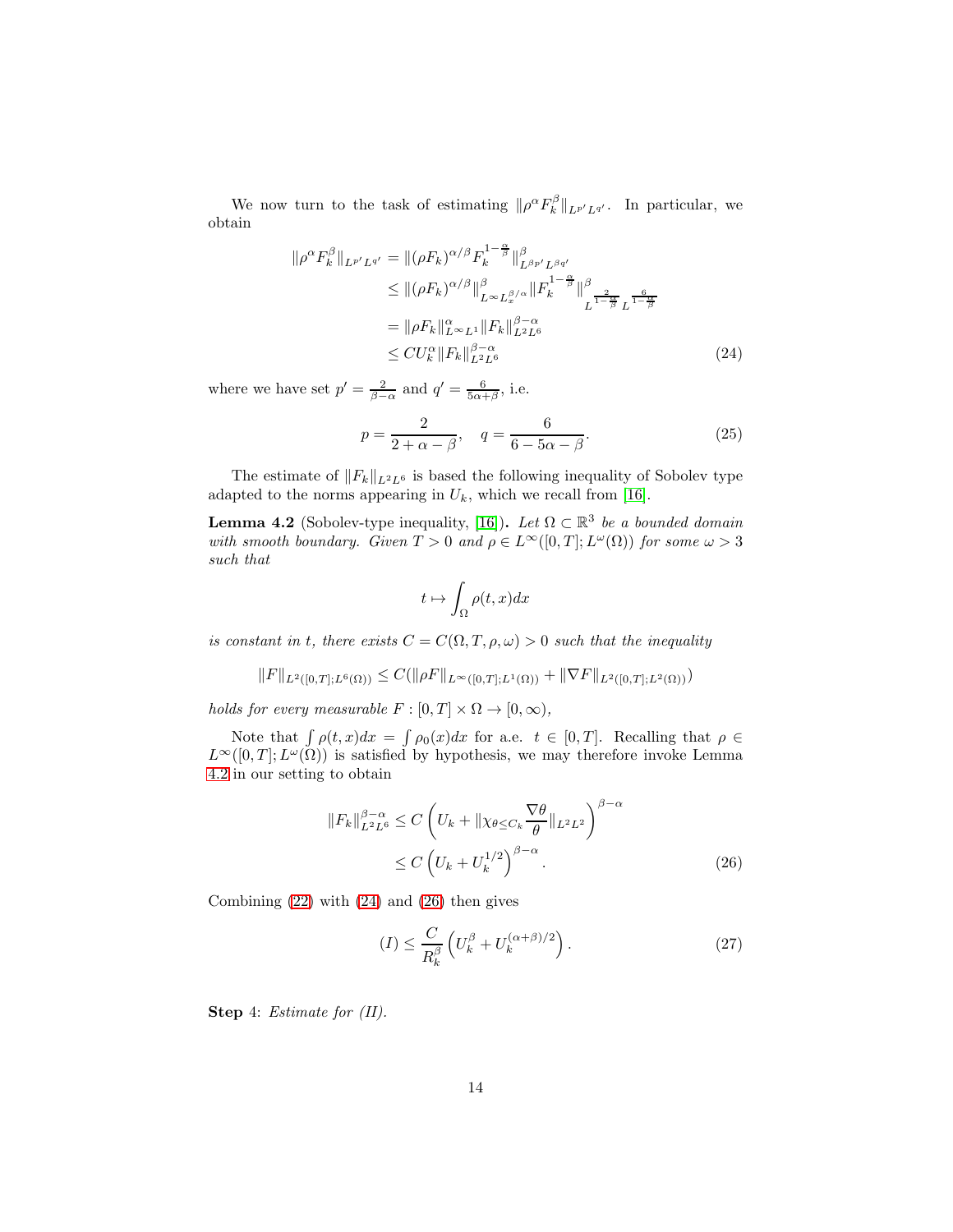Arguing as in [\(18\)](#page-11-0) and recalling that the sequence  $(C_k)$  is decreasing, we note that  $(9)$  and  $(10)$  imply

$$
\tilde{s}_{C_{k+1}}(\rho(\mathfrak{s},x),\theta(\mathfrak{s},x)) \leq c\chi_{\theta \leq C_{k+1}}(\mathfrak{s},x)F_k(\theta(\mathfrak{s},x)).\tag{28}
$$

for a.e.  $\mathfrak{s} \in [T_k, T_{k+1}]$  and a.e.  $x \in \Omega$ .

Invoking Hölder and arguing as in Steps 1 and 2 above, we obtain

$$
(II) \leq \frac{1}{T_{k+1} - T_k} \|F_k\|_{L^2([T_k, T_{k+1}]; L^6(\Omega))} \|\rho \chi_{\theta \leq C_{k+1}}\|_{L^2([T_k, T_{k+1}]; L^{6/5}(\Omega))}
$$
  

$$
\leq \frac{1}{T_{k+1} - T_k} (U_k + U_k^{1/2}) \|\rho \chi_{\theta < C_{k+1}}\|_{L^2([T_k, T_{k+1}]; L^{6/5}(\Omega))}.
$$

On the other hand, proceeding as in Step 3, we fix  $\beta_1 \in (0,1)$  to be determined later in the argument, and recall that  $R_k \leq F_k(\theta)$  on  $\{\theta < C_{k+1}\}$ . This yields

$$
\|\rho \chi_{\theta < C_{k+1}}\|_{L^{2}([T_{k}, T_{k+1}]; L^{6/5}(\Omega))}
$$
\n
$$
= \|\rho^{6/5} \chi_{\theta < C_{k+1}}\|_{L^{5/3}([T_{k}, T_{k+1}]; L^{1}(\Omega))}
$$
\n
$$
\leq \frac{C(T)}{R_{k}^{\frac{5\beta_{1}}{6}}}\|\rho^{6/5}F_{k}(\theta)^{\beta_{1}}\|_{L^{\infty}([T_{k}, T]; L^{1}(\Omega))}^{5/6}
$$
\n
$$
\leq \frac{C(T)}{R_{k}^{\frac{5\beta_{1}}{6}}}\|\rho^{\frac{6}{5}-\beta_{1}}\|_{L^{\infty}([T_{k}, T]; L^{1/(1-\beta_{1})}(\Omega))}^{5/6}\|(\rho F_{k}(\theta))^{\beta_{1}}\|_{L^{\infty}([T_{k}, T]; L^{1/\beta_{1}})}^{5/6}
$$
\n
$$
\leq \frac{C(T, |\Omega|, \alpha_{1}, q_{1})}{R_{k}^{\frac{5\beta_{1}}{6}}}\|\rho\|_{L^{\infty}(L^{\omega}(\Omega))}^{1-5\beta_{1}/6}\|\rho F_{k}(\theta)\|_{L^{\infty}([T_{k}, T]; L^{1})}^{5\beta_{1}/6}
$$
\n
$$
\leq \frac{C(T, |\Omega|, \alpha_{1}, q_{1})}{R_{k}^{\frac{5\beta_{1}}{6}}}\|\rho\|_{L^{\infty}(L^{\omega}(\Omega))}^{1-5\beta_{1}/6}U_{k}^{5\beta_{1}/6},
$$

provided that  $(\frac{6}{5} - \beta_1)/(1 - \beta_1) < \omega$ . This in turn gives

<span id="page-14-1"></span><span id="page-14-0"></span>
$$
(II) \leq \frac{C}{(T_{k+1} - T_k)R_k^{5\beta_1/6}} (U_k + U_k^{1/2}) U_k^{5\beta_1/6}
$$
\n
$$
(29)
$$

Step 5: *Conclusion of the argument*.

Combining  $(20)$  with  $(27)$  and  $(29)$ , we obtain

$$
U_{k+1} \leq \frac{C}{R_k^{\beta/2}} \left(U_k^{\frac{1+\beta}{2}} + U_k^{\frac{2+\beta+\alpha}{4}}\right) + \frac{C}{(T_{k+1} - T_k)R_k^{5\beta_1/6}} \left(U_k^{1+\frac{5\beta_1}{6}} + U_k^{\frac{1}{2}+\frac{5\beta_1}{6}}\right) \tag{30}
$$

whenever  $\alpha, \beta, p$  and q satisfy [\(21\)](#page-12-2), [\(23\)](#page-12-3), [\(25\)](#page-13-4) and  $\beta_1$ ,  $q_1$  satisfy  $\beta_1 > 0$ ,  $q_1 \ge 1$ ,  $(\frac{6}{5} - \beta_1)/(1 - \beta_1) < \omega.$ 

To complete the proof, we will use [\(30\)](#page-14-1) (with an appropriate choice of pa-rameters) and Lemma [4](#page-10-0).1 to conclude that  $U_k \to 0$  as  $k \to \infty$  for suitably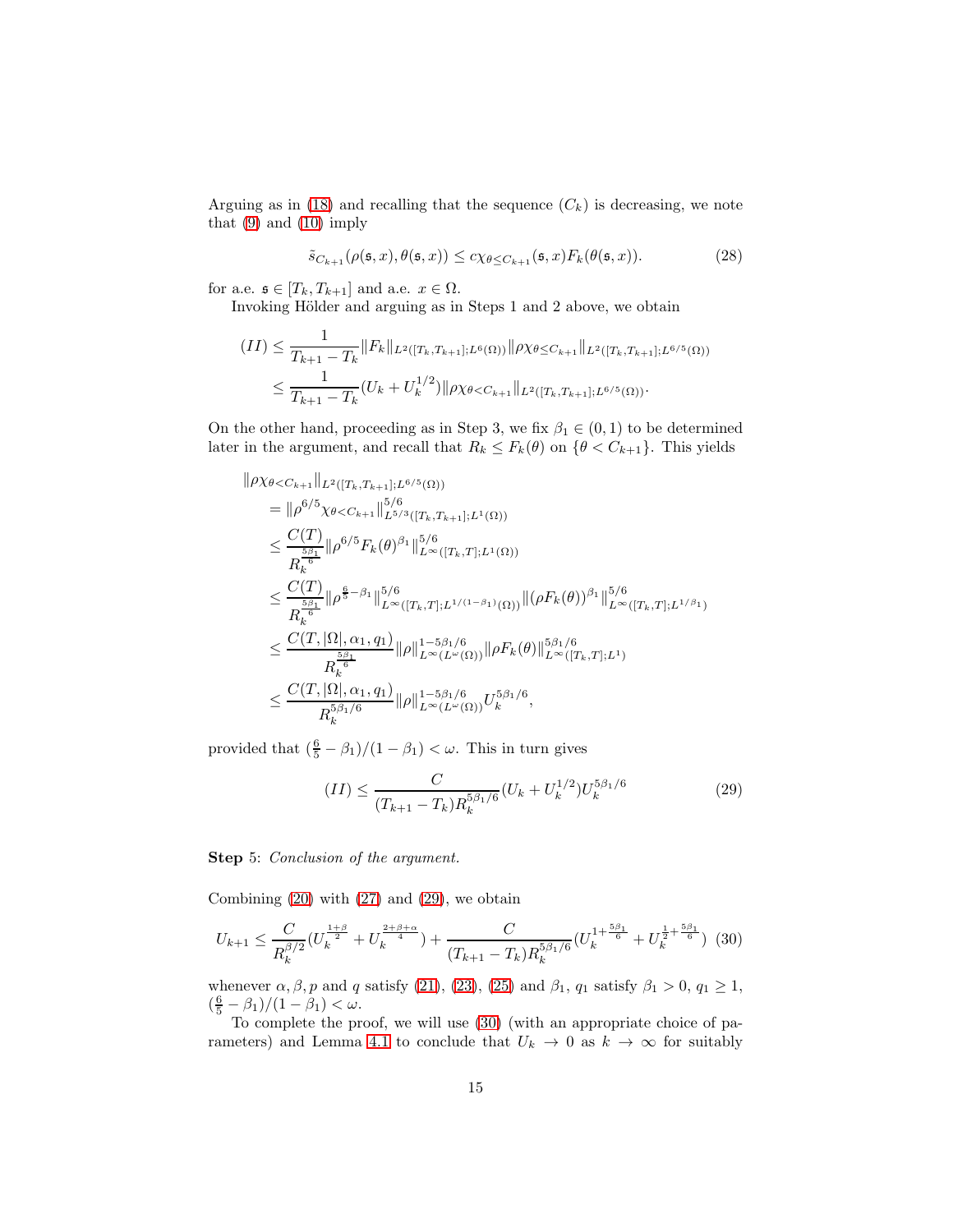chosen sequences  $(C_k)$  and  $(T_k)$ , with limits  $C_k \to C_\infty > 0$  and  $T_k \to \tau > 0$ , respectively.

Temporarily postponing the choice of  $(C_k)$  and  $(T_k)$ , we remark that in order to apply Lemma 4.[1](#page-10-0) the powers of  $U_k$  appearing on the right side of [\(30\)](#page-14-1) must be greater than 1. This is the primary motivation behind our choice of parameters; combining this requirement with [\(21\)](#page-12-2) and [\(25\)](#page-13-4), it suffices to choose  $\alpha$  and  $\beta$ satisfying

$$
|\beta - 2| < \alpha < \frac{6 - \beta}{5}, \quad \beta > 1.
$$

This condition is compatible with [\(23\)](#page-12-3) for  $\omega > 3$ ; we therefore choose such a pair  $(\alpha, \beta)$ .

To choose  $\beta_1$ , we note that the condition  $\frac{1}{2} + \frac{5\beta_1}{6} > 1$  is satisfied for any  $\beta_1 > \frac{3}{5}$ . Moreover, the condition  $(\frac{6}{5} - \beta_1)/(\overline{1} - \beta_1) < \omega$  is satisfied for  $\beta_1$ sufficiently close to  $\frac{3}{5}$ ; choosing such a value of  $\beta_1$ , we see that [\(30\)](#page-14-1) holds.

We now turn to the choice of the sequences  $(C_k)$  and  $(T_k)$ . Fix  $M > 1$  to be determined later in the argument and let  $\tau \in [0, T]$  be given. Now, setting

$$
C_k = \exp(-M(1-2^{-k}))
$$

and

$$
T_k = \tau (1 - 2^{-k}),
$$

and using Step 1, we obtain

$$
\frac{U_{k+1}}{C^*} \leq \frac{C2^{(k+1)\beta/2}}{C^*M^{\beta/2}} U_k^{\gamma_1} + \frac{C2^{(k+1)(1+5\beta_1/6)}}{\tau C^*M^{5\beta_1/6}} U_k^{\gamma_2}
$$
\n
$$
= \frac{C2^{(k+1)\beta/2}(C^*)^{\gamma_1-1}}{M^{\beta/2}} \left(\frac{U_k}{C^*}\right)^{\gamma_1}
$$
\n
$$
+ \frac{C2^{(k+1)(1+5\beta_1/6)}(C^*)^{\gamma_2-1}}{\tau M^{5\beta_1/6}} \left(\frac{U_k}{C^*}\right)^{\gamma_2}
$$
\n
$$
\leq C^{k+1} \left(\frac{U_k}{C^*}\right)^{\max\{\gamma_1,\gamma_2\}}
$$

for some  $\gamma_1, \gamma_2 > 1$ , where  $C^*$  is as in [\(19\)](#page-11-1). Invoking Lemma [4](#page-10-0).1, we find  $C_0^* > 0$ such that  $U_1 \leq C_0^*$  implies  $U_k \to 0$  as  $k \to \infty$ . On the other hand, by Step 1, we have

$$
U_1 \le \frac{C}{M^{\beta/2}} + \frac{C}{\tau M^{5\beta_1/6}}.
$$

Choosing M sufficiently large, we obtain  $U_k \to 0$  as desired. We now conclude the proof as in [\[16\]](#page-21-0). In particular, taking the limit (since all integrands involved are nonnegative) we have

$$
\int_{\tau}^{T} \int_{\Omega} \frac{\kappa |\nabla \theta|^{2}}{\theta^{2}} \chi_{\theta \leq e^{-M}}(t, x) dx dt \leq \liminf_{k \to \infty} \int_{\tau}^{T} \int_{\Omega} \frac{\kappa |\nabla \theta|^{2}}{\theta^{2}} \chi_{\theta \leq C_{k}} dx dt = 0
$$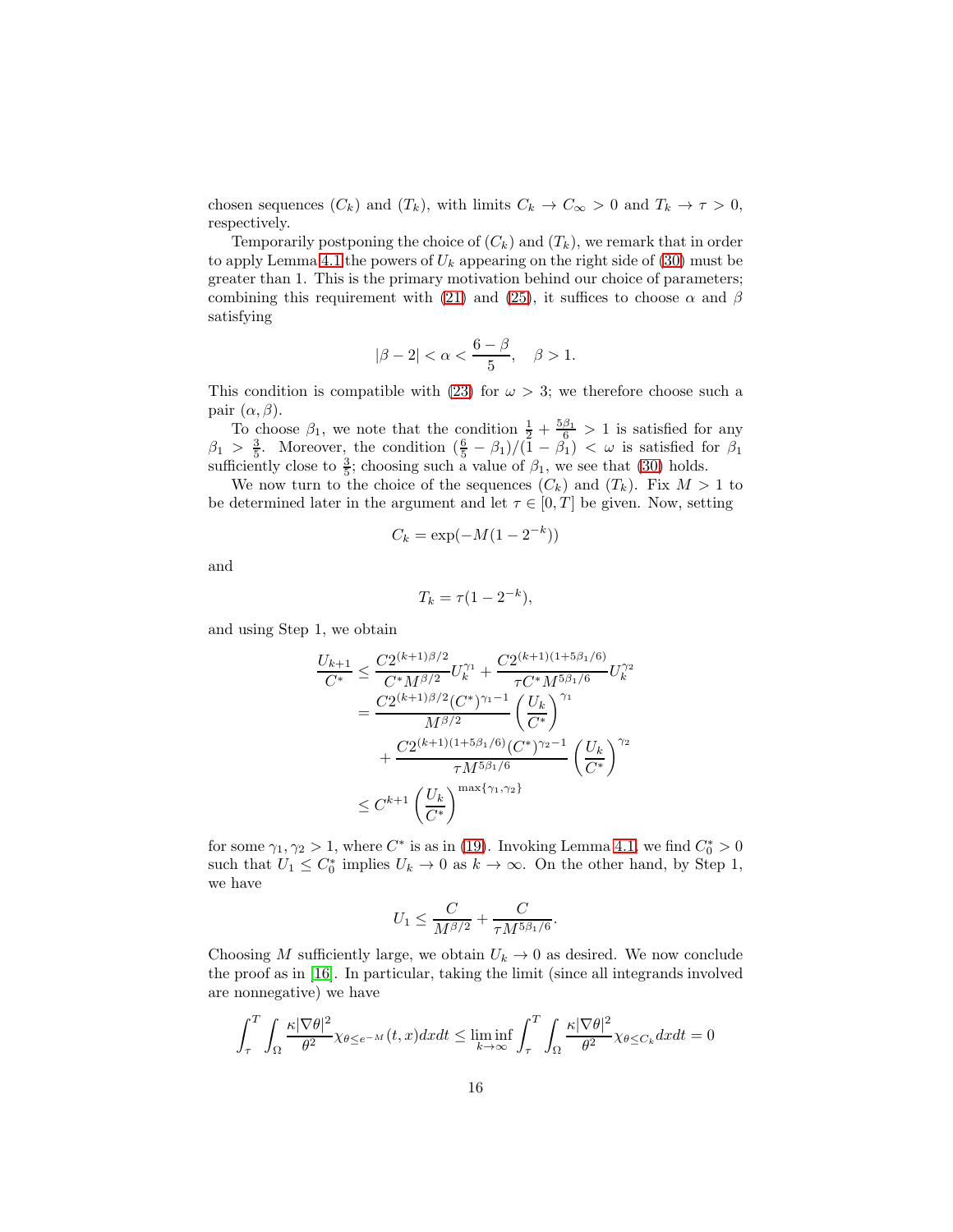so that after observing the identity  $\frac{|\nabla\theta|^2}{\theta^2}$  $\frac{\partial \theta|^2}{\partial^2} \chi_{\theta \leq e^{-M}} = |\nabla \log(e^{-M}/f_{e^{-M}}(\theta))|^2$ , we obtain that  $x \mapsto \log(e^{-M} / f_{e^{-M}}(\theta))$  is constant in x for a.e.  $t \in [\tau, T]$ ; that is, for a.e. t we can find  $A(t) \ge 0$  such that  $A(t) = \log(e^{-M}/f_{e^{-M}}(\theta(t,x)))$  for a.e.  $x \in \Omega$ . Taking the limit once more and using the weak (renormalized) form of the continuity equation  $\partial_t \rho + \text{div}(\rho u) = 0$ , we therefore have

$$
0 = \int_{\Omega} \rho(t, x) \log(e^{-M} / f_{e^{-M}}(\theta(t, x))) dx
$$
  
=  $A(t) \int_{\Omega} \rho(t, x) dx$   
=  $A(t) \int_{\Omega} \rho_0 dx$ , a.e.  $t \in [\tau, T].$ 

We therefore obtain  $A(t) \equiv 0$  for a.e.  $t \in [\tau, T]$ , which establishes

$$
\theta(t, x) \ge e^{-M}
$$

for a.e.  $t \in [\tau, T]$  and a.e.  $x \in \Omega$ . This completes the proof of Theorem [1](#page-1-0).1.  $\Box$ 

### A A distributional calculation

In this brief appendix, we prove the following lemma, which is used in the proof of Proposition [3](#page-7-2).1.

<span id="page-16-0"></span>**Lemma A.1.** Suppose that  $\theta$  is smooth. Then for every  $C > 0$ , the inequality

$$
-\operatorname{div}\left(\frac{\kappa\nabla\theta}{\theta}\right)\chi_{\theta\leq C}\leq -\operatorname{div}\left(\frac{\kappa\nabla\theta}{\theta}\chi_{\theta\leq C}\right)
$$

holds in the sense of distributions.

*Proof.* Let  $\phi \in \mathcal{D}$  be given such that  $\phi \geq 0$ , and let  $C > 0$  be given. Then

$$
\langle -\operatorname{div}\left(\frac{\kappa\nabla\theta}{\theta}\right)\chi_{\{\theta\leq C\}},\phi\rangle = -\int_{\{\theta\leq C\}}\operatorname{div}\left(\frac{\kappa\nabla\theta}{\theta}\right)\phi dx
$$

$$
=\int_{\{\theta\leq C\}}\frac{\kappa\nabla\theta}{\theta}\cdot\nabla\phi dx - \int_{\partial\{\theta\leq C\}}\frac{\kappa\nabla\theta}{\theta}\phi\cdot\nu dS
$$

where  $\nu$  is the unit outer normal to  $\{\theta \leq C\}$  and  $dS$  is the appropriate surface measure. The smoothness of  $\theta$  gives  $\theta = C$  and  $\nabla \theta \cdot \nu \ge 0$  on  $\partial {\theta \le C}$ , so that we have

$$
\int_{\partial\{\theta \le C\}} \frac{\kappa \nabla \theta}{\theta} \phi \cdot \nu dS \ge 0,
$$

which gives the result.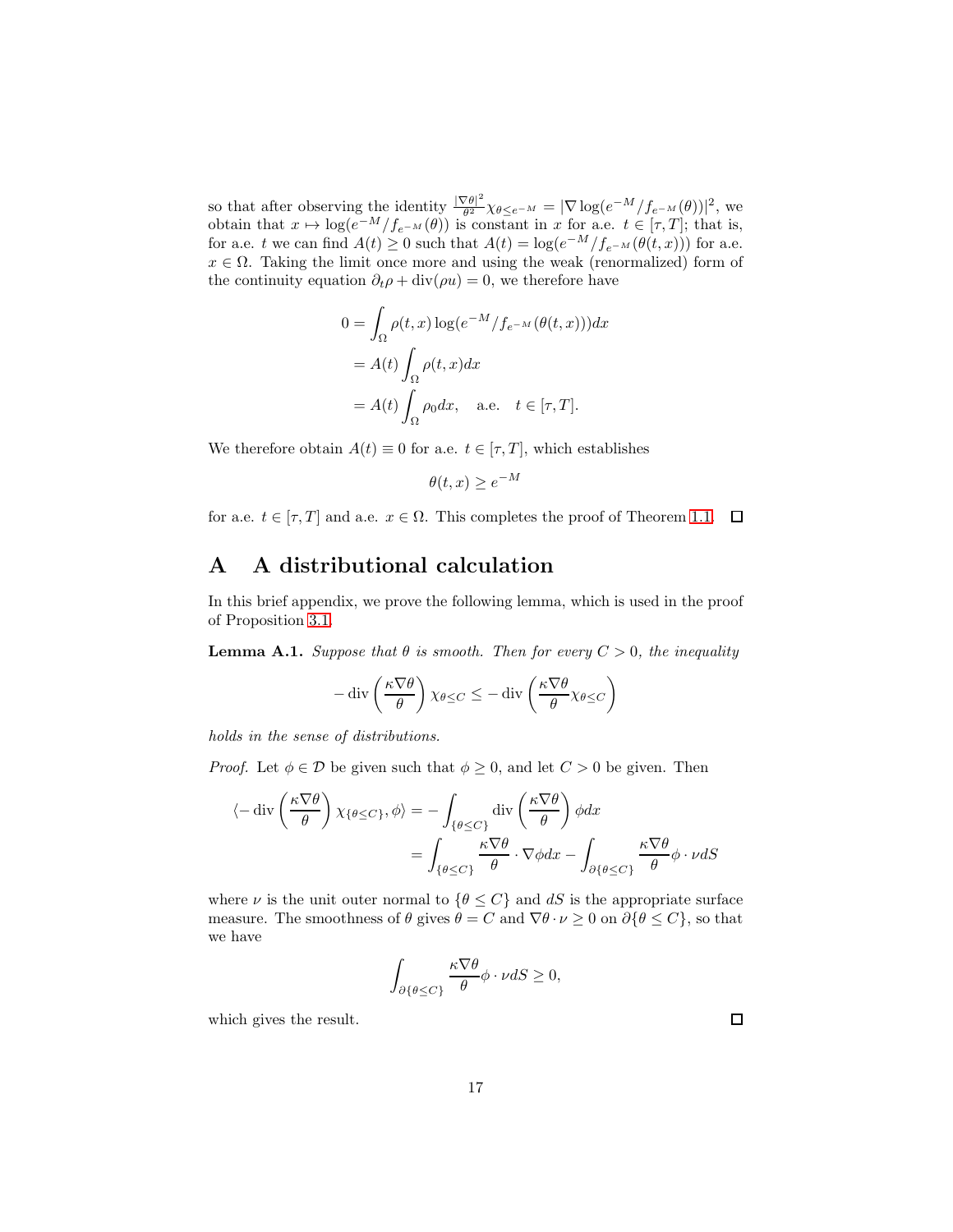## B Allowing slightly nonlinear growth: the case of bounded density.

In this appendix, we show how an additional assumption of bounded density can enable us to allow slightly nonlinear growth in the function S compared to the condition [\(13\)](#page-7-1). In particular, we shall replace [\(13\)](#page-7-1) with the condition

<span id="page-17-0"></span>
$$
S'(Z) \le -\frac{C_2}{Z \log(3+Z)},
$$
\n(31)

retaining the other constitutive assumptions established in Section 2. Such expanded growth conditions are relevant in a variety of physical models; see for instance [\[13\]](#page-20-7) for a typical example. For technical reasons, it is necessary in this case to assume that the initial temperature  $\theta_0$  is bounded away from zero.

<span id="page-17-2"></span>**Proposition B.1.** Let  $\Omega$  be a bounded open set, and let  $T > 0$  be given. Suppose that  $\mathbb{S}$ ,  $\kappa$ ,  $\sigma$ , and  $s$ ,  $p$  satisfy the criteria established in Section [2](#page-5-1) with [\(13\)](#page-7-1) replaced by [\(31\)](#page-17-0) for some  $C_2 > 0$ .

Let  $(\rho, u, \theta)$  be weak solution of the Navier-Stokes-Fourier system [\(1\)](#page-0-0) satis-fying the local entropy inequality ([14](#page-7-0)) for a.e.  $0 < t < T$  with  $s = 0$ , together with the bounds  $\rho \in L^{\infty}([0,T] \times \Omega)$ ,  $u \in L^{2}(0,T; H_{0}^{1}(\Omega))$  and

$$
\exists \quad \overline{\theta} > 0 \quad such \; that \quad \theta_0 \ge \overline{\theta} \quad for \; a.e. \quad x \in \Omega. \tag{32}
$$

Then there exists  $\eta_T > 0$  such that

<span id="page-17-1"></span>
$$
\theta(t,x)\geq \eta_T.
$$

for a.e.  $0 \le t < T$ , and a.e.  $x \in \Omega$ .

The proof is largely similar to the proof of Proposition [1](#page-1-0).1 given above, with some slight adjustment to account for the different assumption on the intial temperature profile  $x \mapsto \theta(0, x)$ .

*Proof.* In this setting, we again let  $(C_k) \subset \mathbb{R}^+$  be a decreasing sequence, and define

$$
V_k := \operatorname{ess}\underset{0 \le t \le T}{\operatorname{ess}\underset{0 \le t \le T}{\operatorname{max}}} \int_{\Omega} \rho W(\theta, C_k, \|\rho\|_{L^{\infty}}) dx
$$
  
+ 
$$
\int_{0}^{T} \int_{\Omega} \frac{\eta}{\theta} |\operatorname{div} u|^2 \chi_{\theta \le C_k}(t, x) dx dt
$$
  
+ 
$$
\int_{0}^{T} \int_{\Omega} \frac{\kappa |\nabla \theta|^2}{\theta^2} \chi_{\theta \le C_k}(t, x) dx dt,
$$
  

$$
W(a, b, c) := \chi_{a < b}(a, b) \int_{a}^{b} \frac{1}{\omega \log(3 + \frac{c}{\omega^{3/2}})} d\omega.
$$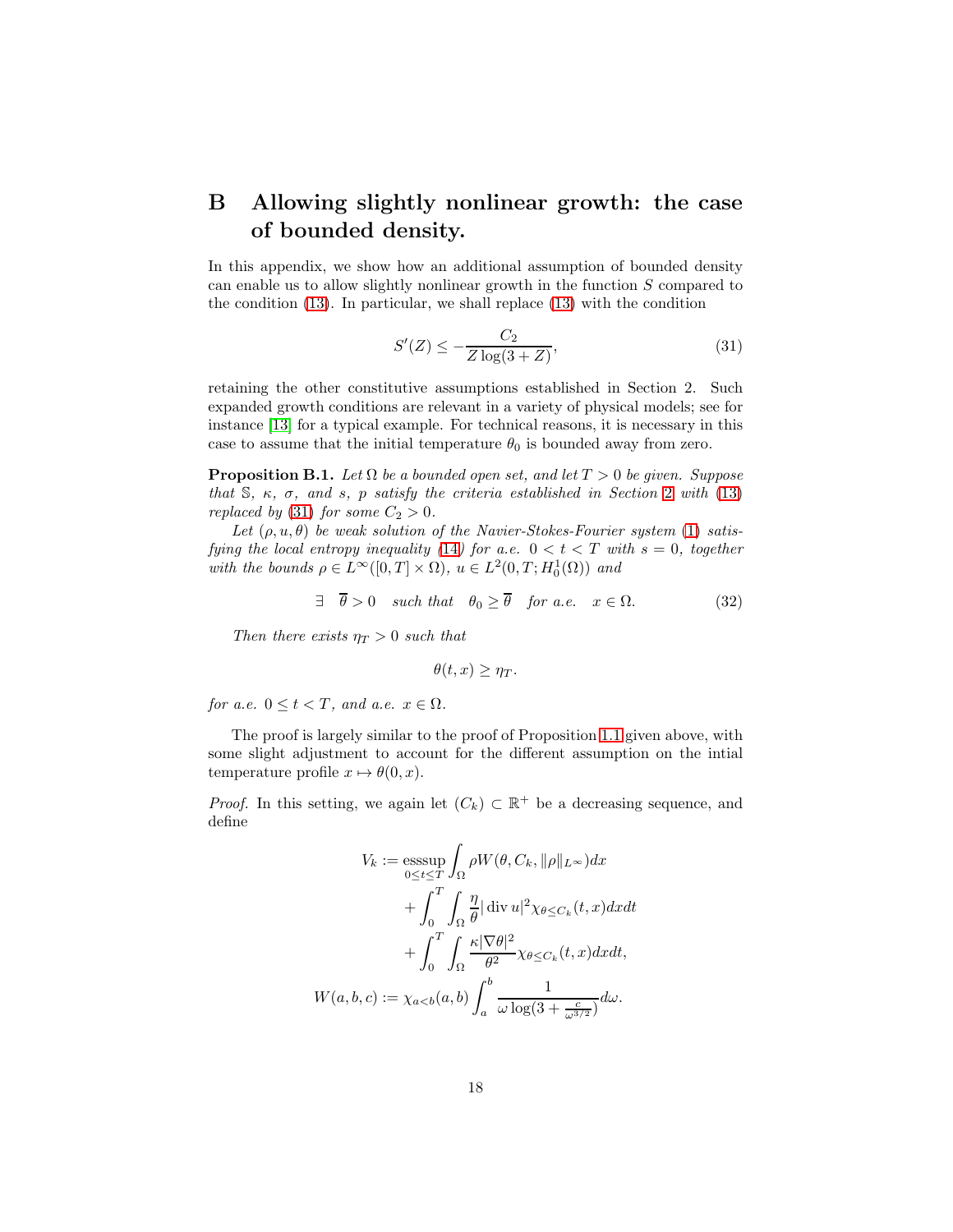Accordingly, arguing as in Step 1 of the proof of Theorem [1](#page-1-0).1, we use the inequality

$$
s(\rho, C_{k+1}) - s(\rho, \theta) \ge C \int_{\theta}^{C_{k+1}} \frac{3}{2\omega \log(3 + \frac{\rho}{\omega^{3/2}})} d\omega
$$
  
 
$$
\ge CW(\theta, C_{k+1}, ||\rho||_{L^{\infty}})
$$

along with [\(14\)](#page-7-0) to obtain

$$
V_{k+1} \leq C^*
$$

for some  $C^* > 0$ , as well as

$$
V_{k+1} \leq C \int_0^T \int_{\Omega} \chi_{\theta \leq C_{k+1}} \rho^2(-\partial_{\rho} s(\rho, C_{k+1})) |\operatorname{div} u| dx dt
$$
  
\n
$$
\leq \left\| \frac{\eta^{1/2} \operatorname{div} u}{\theta^{1/2}} \chi_{\theta \leq C_k} \right\|_{L^2([0,T];L^2(\Omega))} \|\rho \chi_{\theta \leq C_{k+1}} \|_{L^2([0,T];L^2(\Omega))}
$$
  
\n
$$
\leq C V_k^{1/2} (I^{(W)})^{1/2}
$$

provided that  $C_0$  is sufficiently small, where we have set

$$
(I^{(W)}) := \int_0^T \int_{\Omega} \rho(t,x)^2 \chi_{\theta \le C_{k+1}}(t,x) dx dt.
$$

Note that in performing this calculation, we have used the hypothesis [\(32\)](#page-17-1) to eliminate the term corresponding to the initial condition. Now, setting

$$
F_k^{(W)}(\theta) := W(\theta, C_k, \|\rho\|_{L^{\infty}}),
$$
  

$$
R_k^{(W)} := W(C_{k+1}, C_k, \|\rho\|_{L^{\infty}}),
$$

a simple calculation shows that  $R_k^{(W)} \leq F_k^{(W)}$  $\int_k^{(W)} (\theta(t,x))$  holds on the set  $\{\theta \leq$  $C_{k+1}$ . From here, we may proceed as in the proof of Theorem 1.[1;](#page-1-0) we include the full details for completeness. Fixing  $\alpha$ ,  $\beta$ ,  $p$  and  $q$  satisfying

$$
\alpha \in (0,2), \quad \beta > 0 \quad \text{and} \quad p, q \ge 1
$$

we argue as in [\(22\)](#page-12-0) to obtain the estimate

$$
(I^{(W)}) \leq \frac{1}{(R_k^{(W)})^{\beta}} \int_0^T \int_{\Omega} \rho(t,x)^2 F_k^{(W)}(\theta(t,x))^{\beta} dx dt
$$
  

$$
\leq \frac{C}{(R_k^{(W)})^{\beta}} ||\rho||_{L^{\infty}([0,T];L^{\infty}(\Omega))}^2 ||\rho^{\alpha} F_k^{(W)}(\theta)^{\beta}||_{L^{p'}([0,T];L^{q'}(\Omega))}
$$

provided that [\(23\)](#page-12-3) holds. Proceeding as in [\(24\)](#page-13-1)-[\(27\)](#page-13-3) (and in particular using Lemma [4](#page-13-0).2), we write

$$
\|\rho^{\alpha}(F_k^{(W)})^{\beta}\|_{L^{p'}L^{q'}}\le\|\rho F_k^{(W)}\|_{L^{\infty}L^1}^{\alpha}\|F_k^{(W)}\|_{L^2L^6}^{\beta-\alpha}
$$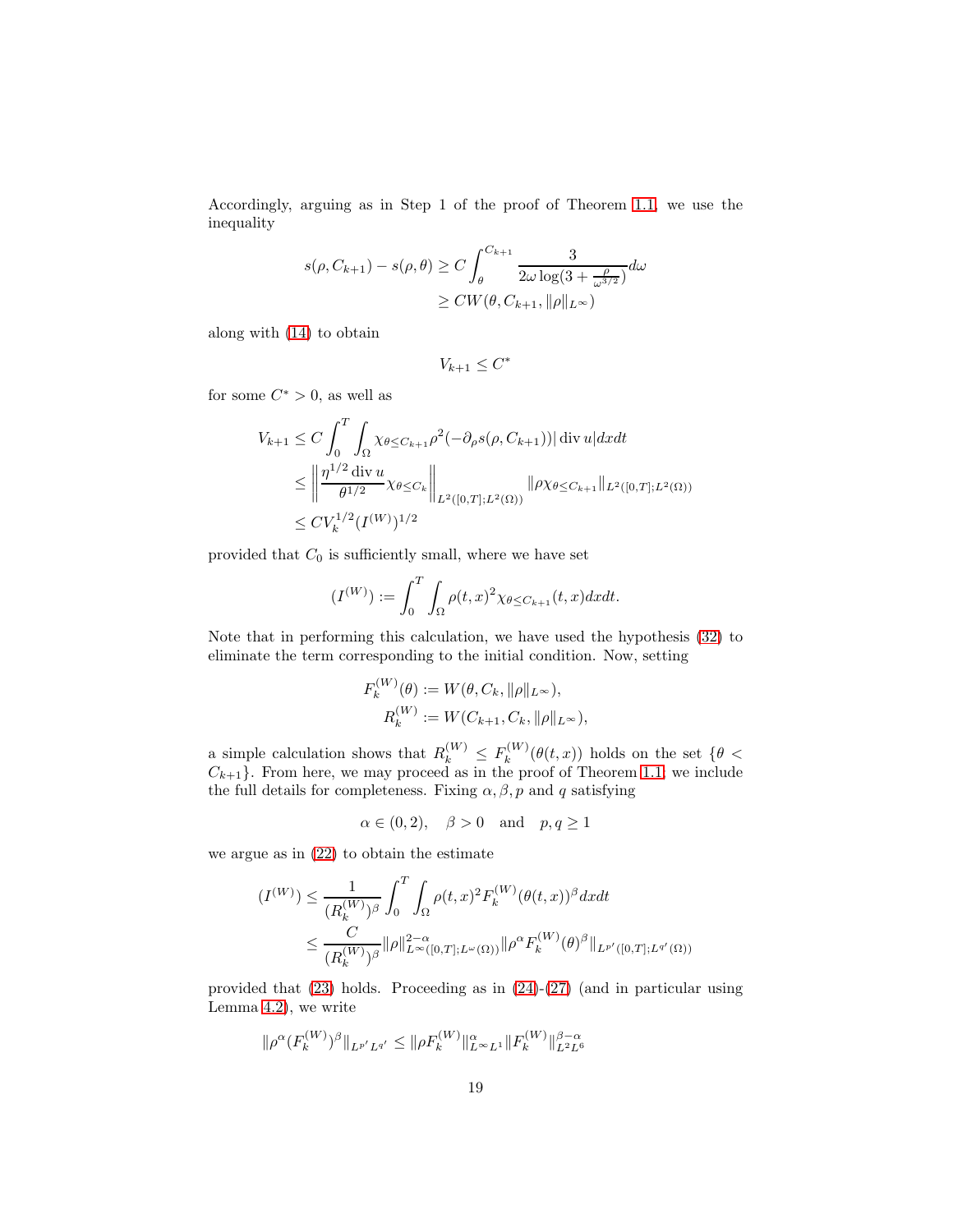$$
\leq CV_k^{\alpha}(\|\rho F_k^{(W)}\|_{L^{\infty}L^1} + \|\nabla F_k^{(W)}\|_{L^2L^2})^{\beta-\alpha}
$$
  

$$
\leq CV_k^{\alpha} \left(V_k + \left\|\chi_{\theta \leq C_k} \frac{\nabla \theta}{\theta}\right\|_{L^2L^2}\right)^{\beta-\alpha}
$$

whenever [\(25\)](#page-13-4) is satisfied, where we have observed that  $\log(3 + \frac{\|\rho\|_{L^{\infty}}}{\theta^{3/2}}) \ge 1$  for a.e.  $(t, x) \in (0, T) \times \Omega$ . We therefore obtain

$$
(I^{(W)}) \leq \frac{C}{(R_k^{(W)})^{\beta}} V_k^{\alpha} (V_k + V_k^{1/2})^{\beta - \alpha}
$$
  

$$
\leq \frac{C}{(R_k^{(W)})^{\beta}} (V_k^{\beta} + V_k^{(\alpha + \beta)/2})
$$

as before, so that

$$
V_{k+1} \leq \frac{C}{(R_k^{(W)})^{\beta/2}} (V_k^{(1+\beta)/2} + V_k^{(2+\alpha+\beta)/4}).
$$

Now, fixing  $M > 0$  and choosing  $\alpha, \beta, C_k$  and  $T_k$  as in Step 5 of Theorem 1.[1,](#page-1-0) we obtain

$$
\frac{V_{k+1}}{C^*} \leq \frac{C^{k+1}}{C^*M^{\beta/2}} V_k^{\gamma_1} \leq C^{k+1} \left(\frac{V_k}{C^*}\right)^{\gamma_1}
$$

for some  $\gamma_1 > 1$ . By Lemma [4](#page-10-0).1, we may therefore choose  $C_0^* > 0$  such that  $V_1 \leq C_0^*$  implies  $V_k \to 0$  as  $k \to \infty$ . As before, we may choose M large enough so that this smallness condition for  $V_1$  is satisfied. We then obtain  $log(e^{-M}/f_{e^{-M}}(\theta))$  constant in x for a.e.  $t \in [0,T]$ ; this implies that for a.e.  $t \in [0,T]$ , either  $\theta(t,x) \geq e^{-M}$  for a.e.  $x \in \Omega$  (in which case the proof is complete), or

<span id="page-19-0"></span>
$$
x \mapsto \theta(t, x) \quad \text{is constant a.e. on} \quad \Omega. \tag{33}
$$

Suppose now that [\(33\)](#page-19-0) holds. Then, letting  $\theta(t) = \theta(t, 0)$ , we obtain

$$
0 = \int_{\Omega} \rho(t, x) W(\theta, e^{-M}, ||\rho||_{L^{\infty}}) dx
$$
  
=  $W(\theta(t), e^{-M}, ||\rho||_{L^{\infty}}) \int_{\Omega} \rho(t, x) dx$   
=  $W(\theta(t), e^{-M}, ||\rho||_{L^{\infty}}) \int_{\Omega} \rho_0 dx$ 

for a.e.  $t \in [0, T]$ , where we have again used the conservation of mass as in the proof of Proposition [1](#page-1-0).1. We therefore have  $W(\theta(t, x), e^{-M}, ||\rho||_{L^{\infty}}) = 0$ , and thus  $\theta \geq e^{-M}$  for a.e. t and x as desired. This completes the proof of Proposition [B.](#page-17-2)1.  $\Box$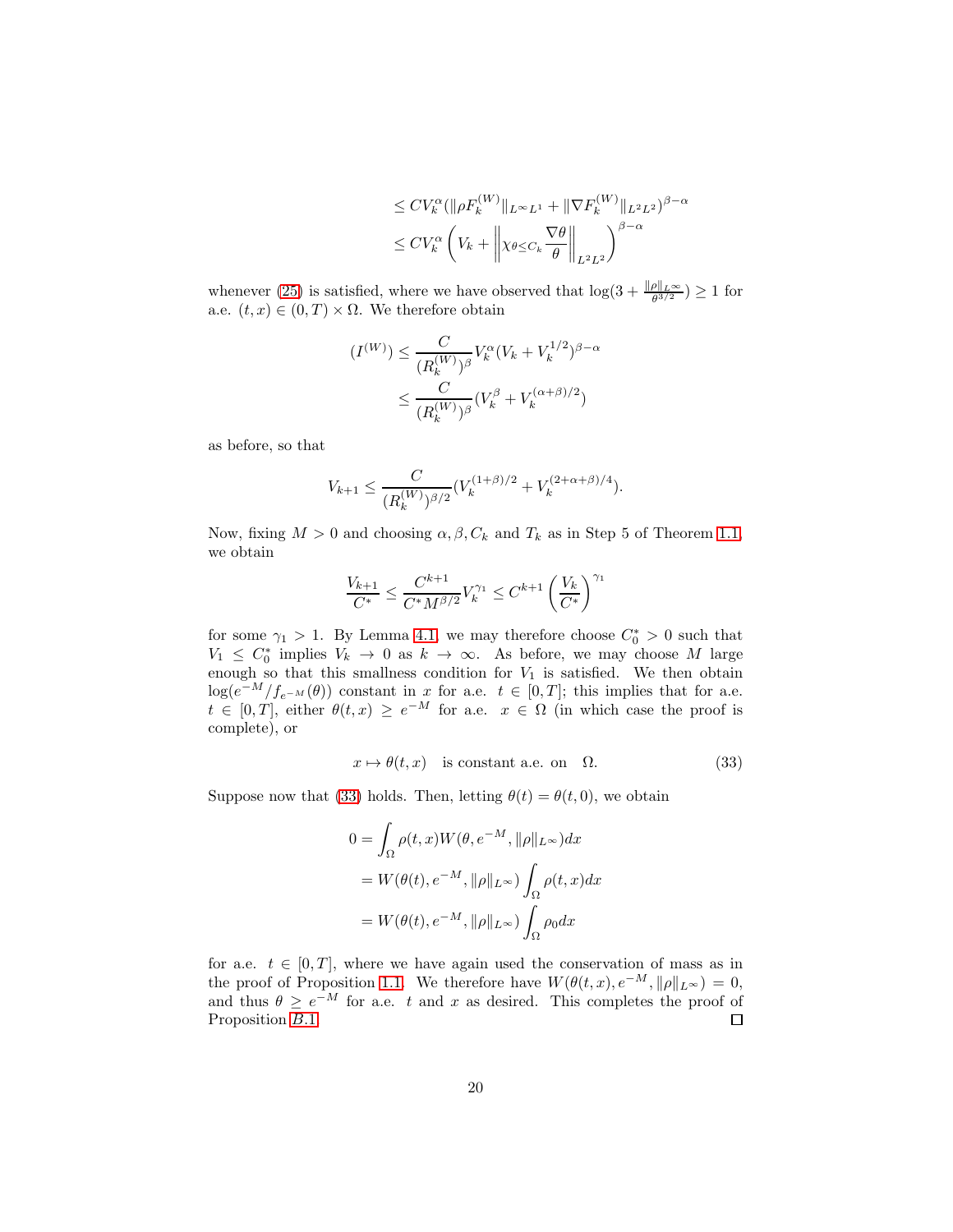### <span id="page-20-11"></span>References

- [1] Beirão da Veiga, H. Concerning the regularity of the solutions to the Navier-Stokes equations via the truncation method, I. Diff. Int. Eq. 10 (1997), 1149– 1156.
- <span id="page-20-2"></span>[2] Caffarelli, L., Kohn, R. and Nirenberg, L. Partial regularity of suitable weak solutions of the Navier-Stokes equations. Comm. Pure Appl. Math. 35 (1982), 771–831.
- <span id="page-20-10"></span>[3] Caffarelli, L. and Vasseur, A. Drift diffusion equations with fractional diffusion and the quasi-geostrophic equation. Ann. of Math. (2) 171 (2010), no. 3, 1903–1930.
- <span id="page-20-9"></span>[4] Caffarelli, L. and Vasseur, A. The De Giorgi method for regularity of solutions of elliptic equations and its applications to fluid dynamics. Discr. Contin. Dyn. Syst. Ser. S. 3 (2010), no. 3, 409–427.
- <span id="page-20-12"></span>[5] Chan, Ch.H. Smoothness criterion for Navier-Stokes equations in terms of regularity along the streamlines. Methods Appl. Anal. 17 (2010), no. 1, 81– 103.
- <span id="page-20-0"></span>[6] De Giorgi, E. Sulla differenziabilit e lanaliticit´a delle estremali degli integrali multipli regolari. Mem. Accad. Sci. Torino. Cl. Sci. Fis. Mat. Nat. 3 (1957), 25–43.
- <span id="page-20-8"></span>[7] DiPerna, R.J. and Lions, P.-L. Ordinary differential equations, transport theory and Sobolev spaces. Invent. Math. 98 (1989), no. 3, 511–547.
- <span id="page-20-3"></span>[8] Feireisl, E. Dynamics of viscous compressible fluids. Oxford Lect. Series in Mathematics and its Applications, 26. Oxford Univ. Press, Oxford (2004).
- <span id="page-20-4"></span>[9] Feireisl, E. On the motion of a viscous, compressible, and head conducting fluid. Indiana Univ. Math. J. 53 (2004), no. 6, 1705–1738.
- <span id="page-20-5"></span>[10] Feireisl, E. Mathematics of viscous, compressible, and heat conducting fluids. Nonlinear partial differential equations and related analysis, Contemp. Math. 371, Amer. Math. Soc., Providence, RI (2005), 133–151.
- <span id="page-20-6"></span>[11] Feireisl, E. Stability of flows of real monoatomic gases. Comm. PDE 31 (2006), no. 1-3, 325–348.
- <span id="page-20-1"></span>[12] Feireisl, E. Mathematical theory of compressible, viscous, and heat conducting fluids. Comp. Math. Appl. 53 (2007), 461–490.
- <span id="page-20-7"></span>[13] Feireisl, E. and Novotn´y, A. On a simple model of reacting compressible flows arising in astrophysics. Proc. Roy. Soc. Edinburgh Sect. A 135 (2005), no. 6, 1169–1194.